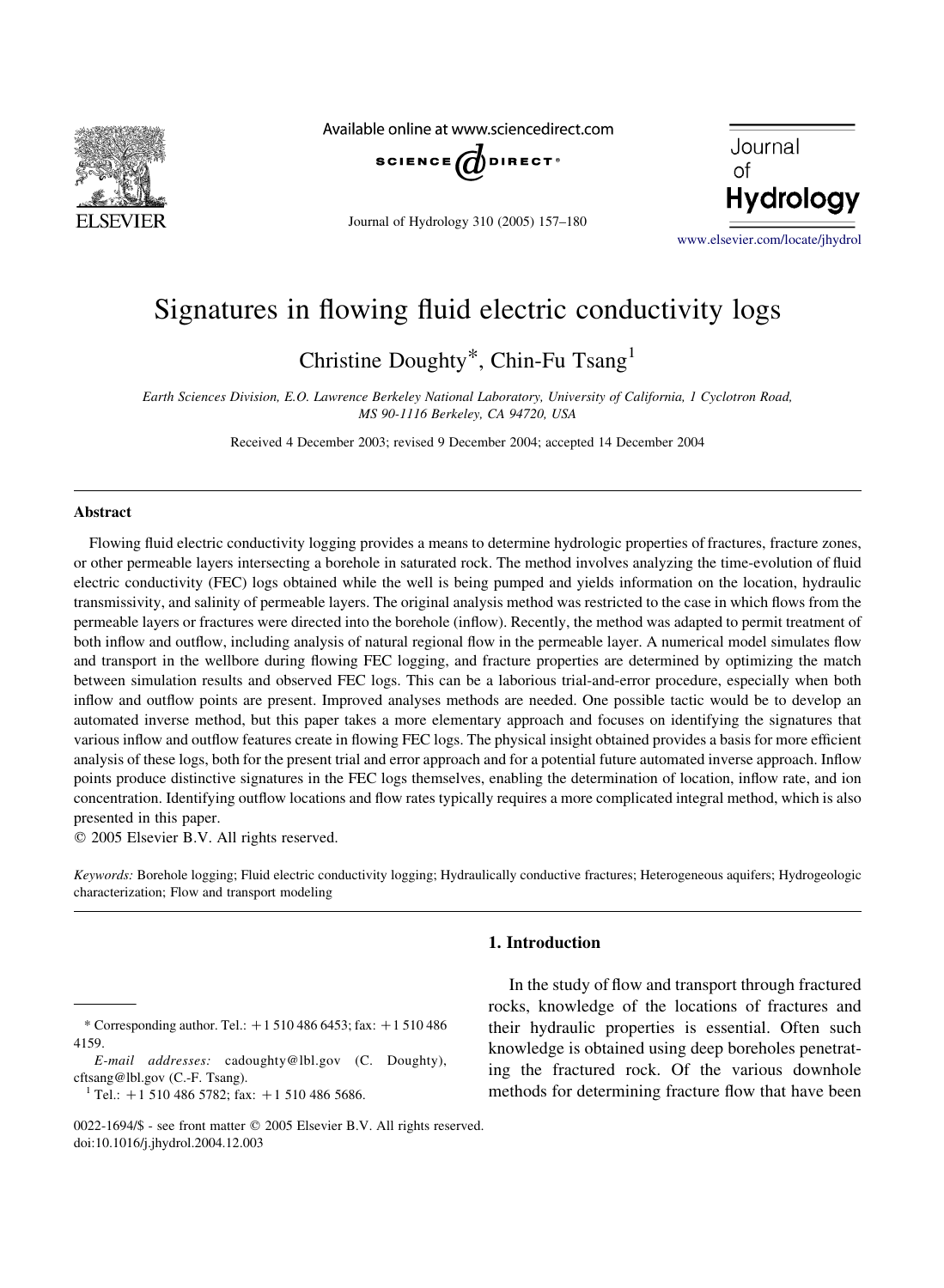developed over the past few decades ([National](#page-23-0) [Research Council Committee on Fracture Character](#page-23-0)[ization and Fluid Flow, 1996, Chapter 4](#page-23-0)), flowing fluid electric conductivity (FEC) logging has proven to be quite successful. Since [Tsang et al. \(1990\)](#page-23-0) introduced the method, it has been applied in deep wells to depths of 1500 m or more [\(Kelley et al., 1991;](#page-23-0) [Guyonnet et al., 1993\)](#page-23-0), in inclined boreholes drilled in the underground Grimsel Test Laboratory ([Marschall](#page-23-0) [and Vomvoris, 1995\)](#page-23-0), and extensively in shallower wells of 100 m or less ([Evans et al., 1992; Pedler et al.,](#page-23-0) [1992; Bauer and LoCoco, 1996; Paillet and Pedler,](#page-23-0) [1996; Karasaki et al., 2000](#page-23-0)). In the flowing FEC logging method, wellbore water is first replaced by de-ionized water or, alternatively, water of a constant salinity distinctly different from that of the formation water. This is done by passing the de-ionized water down a tube to the bottom of the borehole at a given rate, while simultaneously pumping from the top of the well at the same rate, until the FEC of the water pumped out of the well stabilizes at a low value. Next, the well is shut in (i.e. pumping is stopped) and the tubing is removed. Then the well is pumped, usually from the top, at a constant low flow rate (e.g. tens of liters per minute), while an electric conductivity probe is lowered into the borehole to record the FEC as a function of depth. This produces what is known as a flowing FEC log. With constant pumping conditions, a series of five or six flowing FEC logs are typically obtained over a one- or two-day period, dependent on the length of well section being studied. At depth locations where water enters the borehole (the feed points), the flowing FEC logs display peaks. These peaks grow with time and are skewed in the direction of water flow. By analyzing these logs at successive times, it is possible to obtain the flow rate and salinity of groundwater inflow to the wellbore from individual hydraulically conductive fractures.

Using an electric conductivity probe to produce an FEC log is a simple technique that does not require novel equipment or procedures, and has long been used to characterize subsurface heterogeneity (e.g. [Keys, 1989; Aquilina et al., 1996; Ward et al., 1998\)](#page-23-0). The essential advantage of the flowing FEC logging method lies in the context in which the probe is used. By beginning with a wellbore filled with contrasting salinity water (e.g. de-ionized water) and maintaining a constant pumping rate during logging, the sequence of FEC logs monitors a dynamic flow and transport response that depends on the hydraulic properties and salinity of the formation. In contrast, standard static FEC (or resistivity) logs reflect variations in formation salinity, but provide no information on flow conditions.

Furthermore, under a wide range of conditions, the flowing FEC logging method has been found to be more accurate than spinner flow meters and much more efficient and less costly than packer tests, the two traditional means of assessing hydraulic transmissivity ([Tsang et al., 1990; Paillet and Pedler, 1996;](#page-23-0) [Karasaki et al., 2000](#page-23-0)). Spinner flow meters are very sensitive to variations in wellbore radius, because they measure a local fluid velocity that is inversely proportional to wellbore radius squared. In contrast, fluid FEC logging provides a more integrated measure of fluid velocity in the well, as reflected by the movement of FEC peaks, making it less sensitive to minor variations in wellbore radius. However, large washout zones may create fluid velocity changes that introduce spurious effects into the FEC logs. Engineered changes in wellbore radius (e.g. due to drilling bit size changes) also affect the fluid velocity in the wellbore, but these may be accounted for explicitly in the analysis if their depth and magnitude are known.

Packer tests are very labor- and time-intensive, because they require packers to be set above and below each depth interval in the borehole to be tested. Once the packers are set, one must wait for wellbore pressure to become steady, then the well is pumped and the pressure-transient recorded. Ideally, pumping continues until pressure becomes steady again. Then, the packers are deflated, moved to a new depth interval, and the process repeated. Choosing the depths at which to set the packers can be problematic: if depth intervals are too wide, multiple fractures may not be resolved, whereas if they are too narrow, a high proportion of depth intervals may include no fractures at all. It has been suggested [\(Cohen, 1995\)](#page-22-0) that packer tests are not well suited for identifying fracture locations, but are good at assessing fracture transmissivities after fracture locations have been found by some other method. Under some non-ideal conditions (e.g. very low-permeability fractures, flow systems with boundaries or strongly different flow geometries within different fractures), the pressure-transient analysis done for a packer test can provide more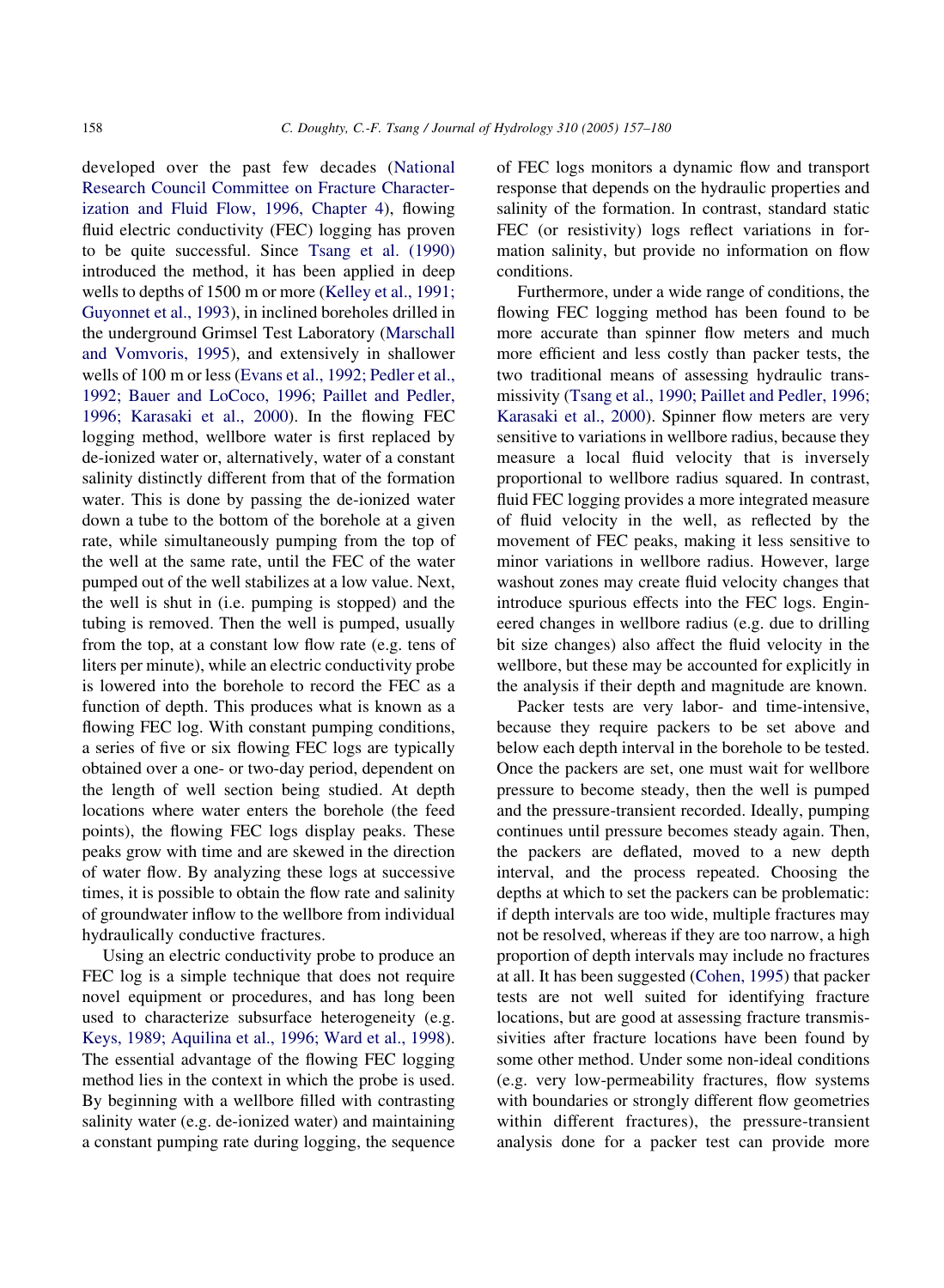<span id="page-2-0"></span>useful information than can flowing FEC logging. In general, the two methods may be considered to be complementary rather than alternatives.

Although feed points are presented in this paper as representing flow through hydraulically transmissive fractures, they can also represent flow through any permeable zone that intersects the wellbore section being logged. For example, in heterogeneous porous media such as alluvial systems composed of interspersed sand and clay lenses, flow can be just as localized as in fractured rock, and the need for identifying permeable strata just as great. The method developed in this paper is equally applicable to such media.

Fig. 1 shows a typical example of a series of flowing FEC logs obtained from a 230 m deep well that is being pumped from the bottom, collected over a period of about four hours (Colog, Inc., personal communication, 1999). Although it is usually simplest to pump from the top of the well, the pump can be located either at the top or the bottom of the wellbore interval being studied. For situations in which one feed point is much stronger than all the others, alternative pump locations may facilitate identifying the smaller feed points, by drawing flow from the large feed point away from them. Logging data are obtained while the tool moves both up and down the wellbore, but due to the design of the measurement point within the probe, FEC profiles obtained during upward logging correspond to water flow in a less optimal pattern around the measurement point, and are generally not used. Key features apparent in the logs include (a) an isolated peak at a depth of 164 m



Fig. 1. Example of flowing FEC logs (Colog, Inc., personal communication, 1999).

with a sharp upper limb; (b) several interfering peaks in the depth range of 174–187 m; and (c) an overall downward propagation of peaks. The goal of the present study is to investigate the typical signatures exhibited in flowing FEC logs that are produced by different combinations of feed points and flow conditions. Further, integral measures will be derived from the FEC logs, to facilitate analysis of flow conditions that do not produce a strong signature in the FEC logs themselves.

Existing tools for analyzing flowing FEC logs include analytical solutions, numerical modeling, and integral approaches. Simple analytical solutions based on mass balances can be used to infer feed-point properties at early times before peaks interfere with each other [\(Tsang et al., 1990](#page-23-0)); under steady-state conditions when peaks fully interfere ([Tsang et al.,](#page-23-0) [1990\)](#page-23-0); and for the special case of horizontal flow ([Drost et al., 1968](#page-23-0)). These solutions provide useful information when used as part of a more sophisticated analysis (as described in Section 2), but by themselves are too simplistic for most real-world problems.

The numerical model BORE ([Hale and Tsang,](#page-23-0) [1988; Tsang et al., 1990](#page-23-0)) and the recently enhanced version BORE II ([Doughty and Tsang, 2000](#page-23-0)) calculate the time evolution of ion concentration (salinity) through the wellbore, given a set of feedpoint locations, strengths, and concentrations (i.e. the forward problem). BORE II broadens the range of applicability of the analytical solutions described above by considering multiple inflow and outflow feed points, isolated and overlapping FEC peaks, early-time and late-time behavior, time-varying feedpoint strengths and concentrations, and the interplay of advection and dispersion in the wellbore. The Appendix A presents the governing equations used by BORE II. Using BORE II to match observed FEC profiles (the inverse problem) requires the trial-anderror adjustment of feed-point parameters (i.e. the location, strength, and concentration of each feed point). The inverse problem for individual inflow feed points is formally well posed, with location, strength, and concentration all producing distinct effects on the FEC logs. In contrast, outflow feed points produce no effect of their own, but greatly alter the FEC peaks created by adjacent inflow points. Consequently, parameter adjustment can be a difficult and timeconsuming process, especially for noisy data.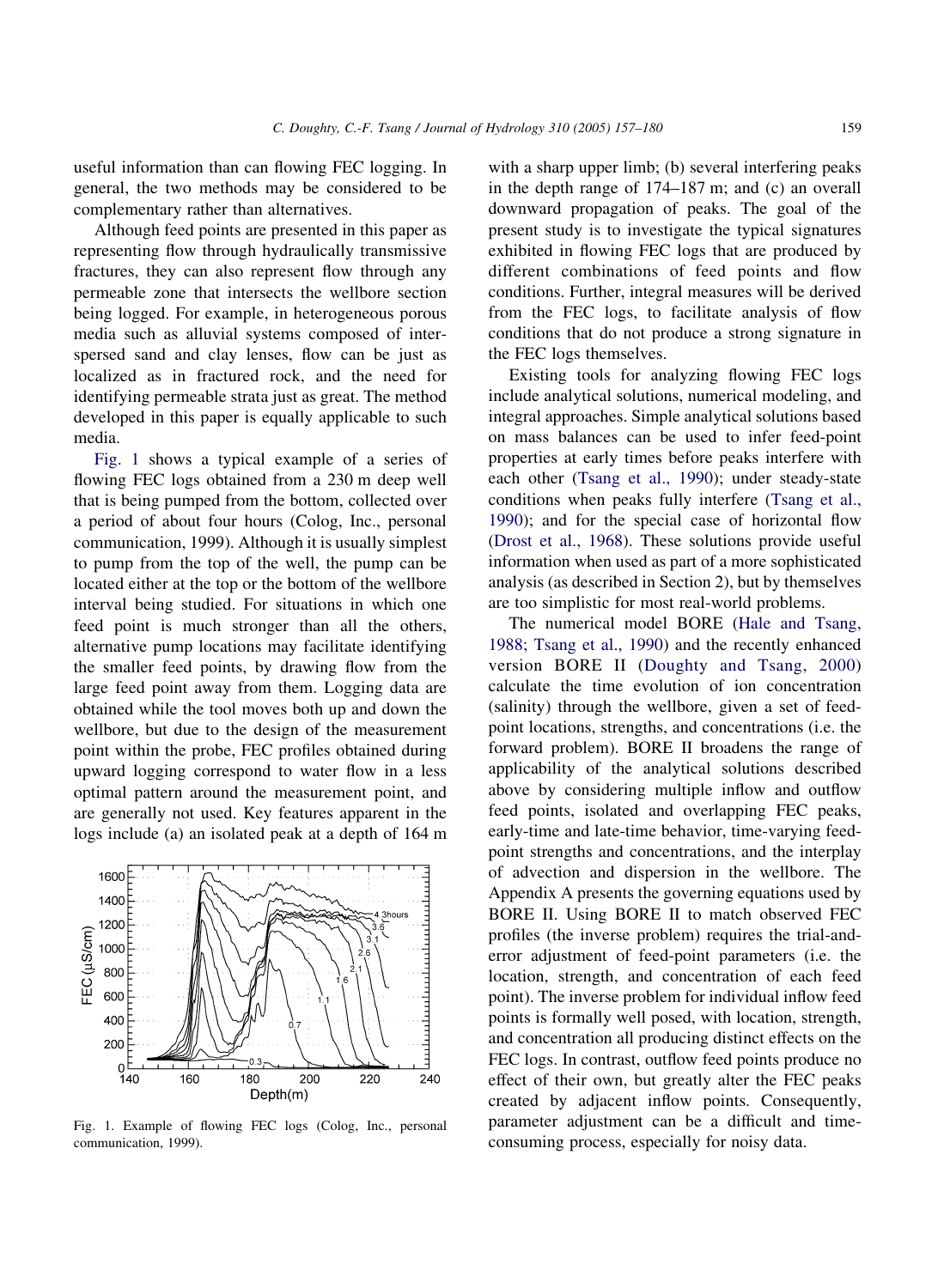Several integral approaches have been developed (Tsang and Hale, 1989; Löw et al., 1990; 1994) that can provide good initial guesses to BORE, greatly enhancing its ease of use. Additionally, [Evans \(1995\)](#page-23-0) has formalized the inversion process with an automated search for the feed-point parameters that minimize the misfit between modeled and observed FEC profiles. However, these methods are limited to wellbore sections containing only inflow points. Thus, they are not applicable to cases of horizontal flow across the wellbore diameter or internal wellbore flow, two manifestations of the co-existence of inflow and outflow feed points. Simply extending [Evans'](#page-23-0) [\(1995\)](#page-23-0) automated search method to systems including both inflow and outflow feed points could prove problematic because the outflow feed points do not produce a direct effect on the FEC logs.

This paper focuses on identifying and understanding the various features created by inflow and outflow points that may appear in the FEC logs, which are denoted as feed-point signatures. Developing an understanding of feed-point signatures is a necessary step for efficient analysis of flowing FEC logs, whether done by trial and error or within an automated inverse method. The present paper is based upon theoretical developments described in three previous papers by the authors. First, [Tsang et al. \(1990\)](#page-23-0) introduced the concept of flowing FEC logging, but limited the application to inflow points. Second, [Doughty and Tsang \(2000\)](#page-23-0) generalized the analysis method to include inflow and outflow points. Third, [Tsang and Doughty \(2003\)](#page-23-0) introduced the concept of multi-rate flowing FEC logging, wherein logging is repeated using different well pumping rates, as a means to learn more about the hydrologic character of inflow and outflow points. Each of these three papers took a forward approach, in which a combination of physical processes produced flowing FEC logs. In contrast, the present paper takes more of an inverse approach; that is, beginning with the FEC logs themselves, physical insight into how particular features or signatures in flowing FEC logs arise from various types of feed points is discussed. Consequently, the present paper is intended to be a practical tool for those analyzing flowing FEC logs, by developing procedures for making feed-point parameter estimates when both inflow and outflow

points exist and when multiple pumping rates are used.

In Section 2, the typical signatures observed in flowing FEC logs are examined, to investigate what they reveal about the feed-point parameters. The FEC profile itself is used to study inflow points, whereas for outflow points an integral analysis is developed. Section 3 explores the effect of pumping rate on these signatures. Section 4 illustrates the application of these techniques by analyzing flowing FEC logs obtained from two field sites. Section 5 summarizes the material and presents some concluding remarks.

#### 2. Signatures of inflow and outflow points

The signatures of individual inflow feed points and various combinations of inflow and outflow feed points in flowing FEC logs contain both qualitative and quantitative information about the feed-point parameters. As described in the previous section, inferring feed-point parameters from logs is an inverse problem. In these discussions, the concentration profile  $C(z)$  is the ion concentration of borehole fluid as a function of depth z. The conversion of an FEC log to a concentration profile is described in the Appendix A.

#### 2.1. Concentration profiles

Concentration profiles depend on four feed-point parameters: location  $z_i$ , inflow or outflow rate  $q_i$ (positive for inflow and negative for outflow), and, for inflow points, concentration  $C_i$  and the time  $t_{0i}$  at which feed-point concentration first differs from the initial wellbore concentration  $C_0$ . Often  $t_{0i}=0$ , but a non-zero value can occur if de-ionized water migrates into the fracture during the initialization phase of replacing borehole water prior to wellbore logging, or if wellbore logging is conducted as part of the monitoring effort during a tracer test in which a saline tracer arrives from a nearby well or source.

#### 2.1.1. Inflow points

[Fig. 2](#page-4-0) shows a series of idealized concentration profiles simulated with the numerical model BORE II for a well pumped from the top, containing feed points with constant  $q_i>0$ , constant  $C_i$ ,  $C_0=0$ , and  $t_{0i}=0$ .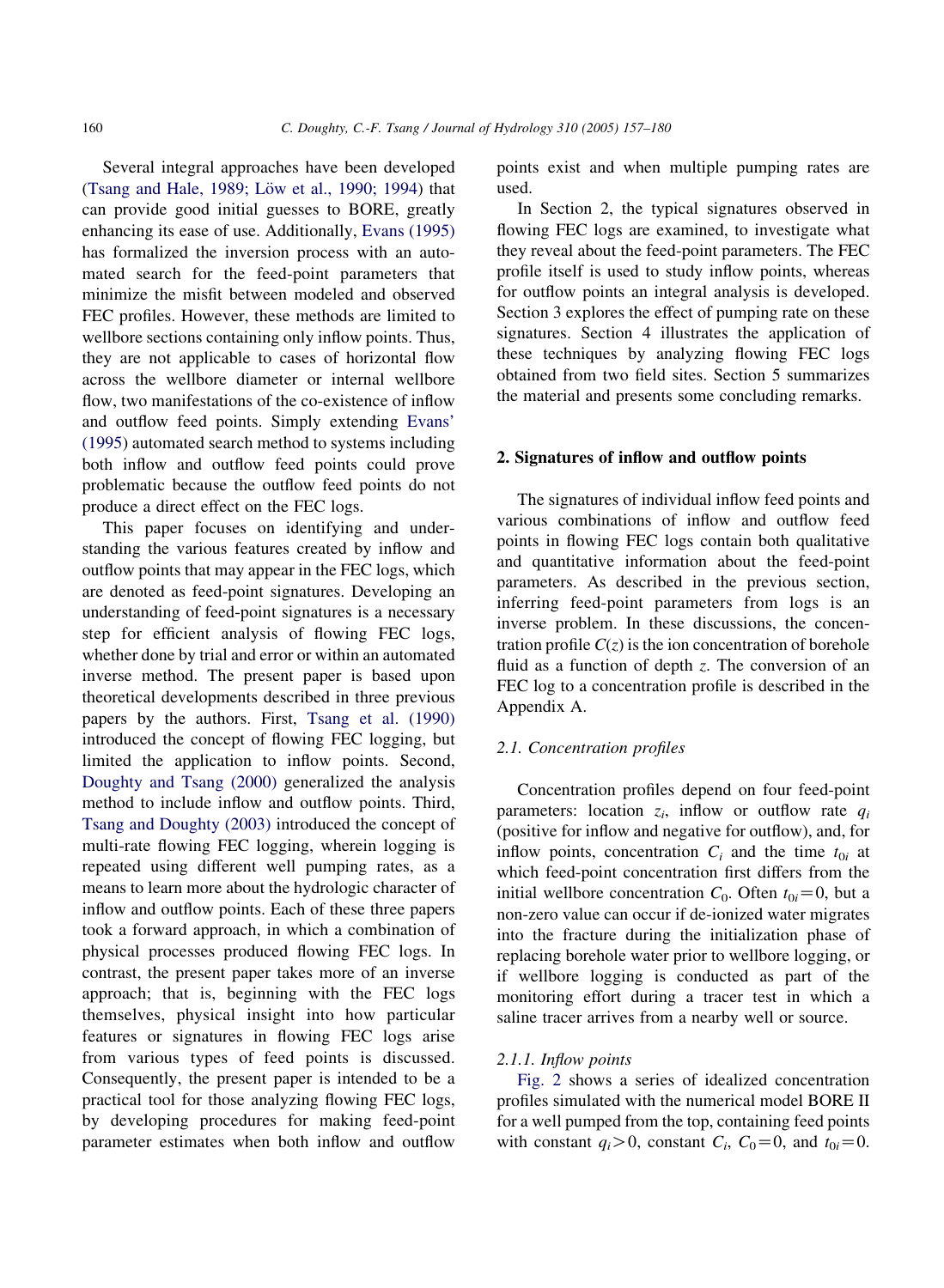<span id="page-4-0"></span>

Fig. 2. Simulated concentration profiles for three inflow feed points: (a) at early times before peaks interfere; and (b) at later times, including near steady-state conditions.

Feed-point properties  $z_i$ ,  $q_i$ , and  $C_i$  values are given in Table 1. Factors such as time-dependent feed points, inflow points with  $C_i = C_0$ , and outflow points are discussed separately in later subsections.

Table 1

Feed-point parameters inferred from concentration profiles shown in Fig. 2

The first step in the feed-point characterization is to identify feed-point locations. Inflow points can usually be located fairly accurately from early-time concentration profiles, when each inflow point produces a small, isolated concentration peak. In the example shown in Fig. 2, inflow points are apparent at depths of 60, 90, and 120 m (see also [Figs. 13 and 17](#page-15-0) for field examples).

For inflow points, the estimation of  $q_i$  and  $C_i$  is best done concurrently, because these quantities have a coupled effect on  $C(z)$ . For early-time data, before inflow peaks begin to interfere with each other, mass conservation requires that at time  $t$ , the ion mass represented by the *i*th concentration peak,  $M_i(t)$ , be given by

$$
M_i(t) = q_i(C_i - C_0)t.
$$
\n<sup>(1)</sup>

Therefore, the area under the *i*th  $C(z)$  peak can be expressed as

$$
A_i = \int [C(z) - C_0] dz = \frac{M_i(t)}{\pi r^2} = \frac{q_i(C_i - C_0)t}{\pi r^2}, \quad (2)
$$

where r is the wellbore radius. Löw et al.  $(1990)$  show that Eq. (2) holds whether or not there is flow entering the peak from below, as long as that flow has concentration  $C_0$ . Calculating  $A_i$  by numerically integrating the  $C(z)$  profile in the vicinity of the *i*th feed point can be done at a series of times to estimate the product  $q_i(C_i-C_0)$  and to verify that it is constant with time. Very early profiles, which show small peaks, generally provide less accurate integrals than do larger peaks. As a rule, the largest noninterfering peaks should be used to estimate the  $q_i(C_i-C_0)$ 

| Parameter              | How Determined                                                                           | Feed Point   |              |              |  |  |  |
|------------------------|------------------------------------------------------------------------------------------|--------------|--------------|--------------|--|--|--|
|                        |                                                                                          |              |              |              |  |  |  |
| z(m)                   | Observed from early-time $C(z)$ profiles                                                 | 120          | 90           | 60           |  |  |  |
| $qC$ (g/min)           | Calculated from area under early-time $C(z)$ peak                                        | 0.227(0.225) | 0.462(0.450) | 0.696(0.675) |  |  |  |
| $C_{\text{max}}$ (g/L) | Observed from late-time $C(z)$ profiles                                                  | 0.30         | 0.45         | 0.60         |  |  |  |
| $q$ (L/min)            | Calculated from current $C_{\text{max}}$ and current and deeper<br>$qC$ values (Eq. (5)) | 0.76(0.75)   | 0.77(0.75)   | 0.77(0.75)   |  |  |  |
| $C$ (g/L)              | Calculated from current $qC$ and q values (Eq. (6))                                      | 0.30         | 0.60         | 0.89(0.90)   |  |  |  |

The actual feed-point parameters used to generate the concentration profiles are shown in parentheses if they differ from the inferred values. The differences reflect numerical inaccuracies in integration and estimation procedures. For this example,  $C_0 = 0$  and  $Q = 2.25$  L/min.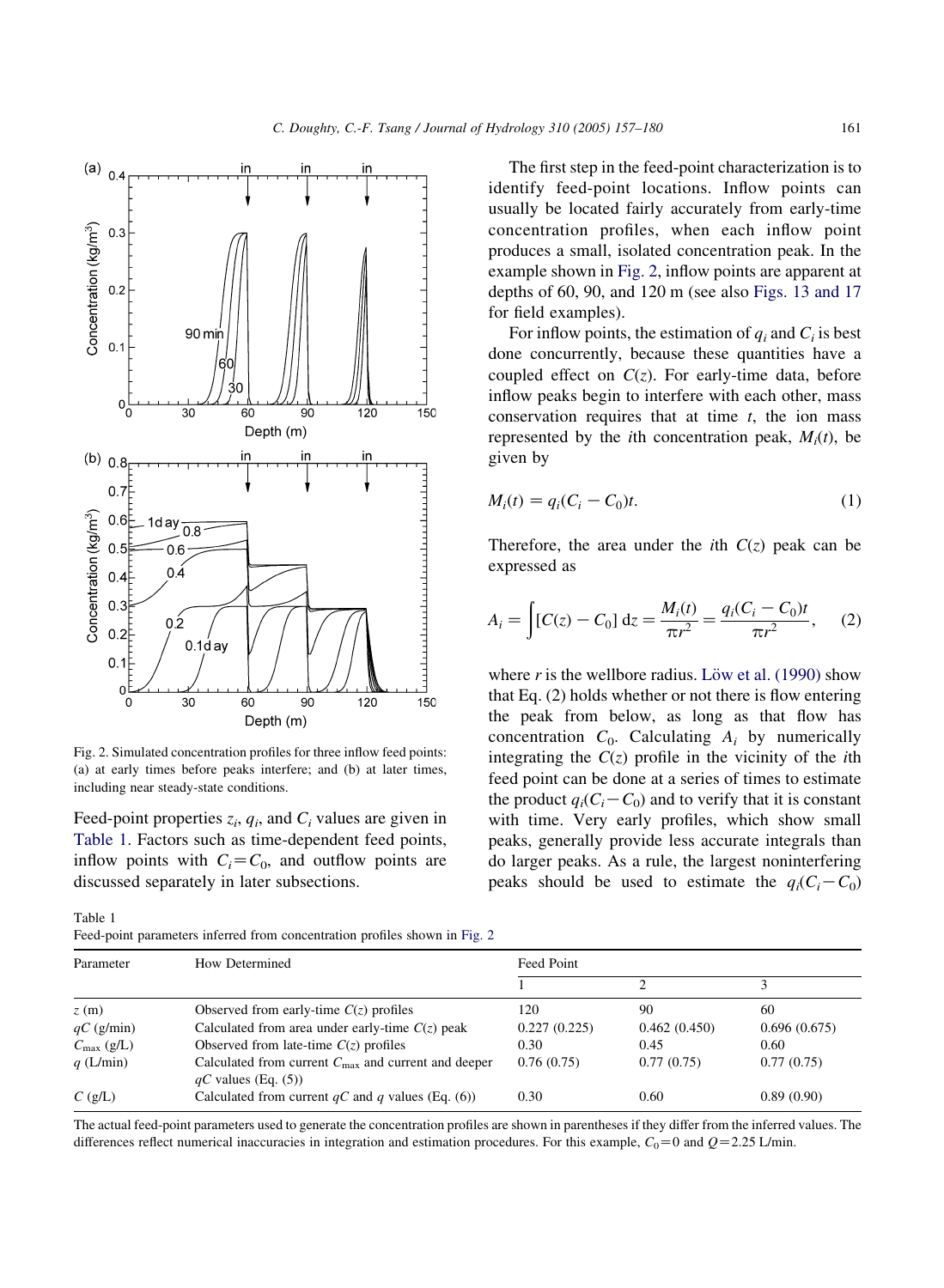product. [Table 1](#page-4-0) summarizes the  $q_i(C_i-C_0)$  products obtained for the peaks shown in [Fig. 2](#page-4-0).

At intermediate times, flow within the wellbore causes peaks to become skewed in the direction of local in-well flow, usually toward the location of the pump (throughout this paper assumed to be at the top of the well unless otherwise specified). Such skewness can be used to separately identify  $q_i$  and  $C_i$ . This can be done by fitting FEC profiles to numerical results from BORE II in which  $q_i$  and  $C_i$  are varied, while keeping the  $q_i(C_i-C_0)$  product constant.

At late times, the concentration profile reaches a steady-state condition consisting of a series of steps with concentration  $C_{\text{max}i}$ , each associated with an inflow point. For the lowest inflow point  $(z_1, q_1, C_1)$  in a wellbore section closed at the bottom, the steadystate concentration  $C_{\text{max1}}$  is equal to  $C_1$ . Mixing rules introduced by [Tsang et al. \(1990\)](#page-23-0) dictate that the second-lowest inflow point ( $z_2$ ,  $q_2$ ,  $C_2$ , with  $z_2 < z_1$ ) has  $C_{\text{max2}}$  given by

$$
C_{\text{max2}} = \frac{q_1(C_1 - C_0) + q_2(C_2 - C_0)}{q_1 + q_2} + C_0
$$
  
= 
$$
\frac{q_1 C_1 + q_2 C_2}{q_1 + q_2}.
$$
 (3)

Generally, for the ith inflow point,

$$
C_{\text{max}i} = \frac{\sum q_j (C_j - C_0)}{\sum q_j} + C_0 = \frac{\sum q_j C_j}{\sum q_j},
$$
 (4)

where the sums are taken over all feed points with  $z_i \geq z_i$ . This expression can be solved for  $q_i$ ,

$$
q_i = \frac{\sum q_j (C_j - C_0)}{C_{\text{max}} - C_0} - \sum q_k,
$$
\n(5)

where the  $j$  sum is taken over all feed points with  $z_i \ge z_i$  and the k sum is taken over all feed points with  $z_k > z_i$ . Finally,  $C_i$  is determined from the  $q_i(C_i-C_0)$ product and  $q_i$ :

$$
C_i = \frac{q_i(C_i - C_0)}{q_i} + C_0.
$$
\n(6)

Hence, observing  $C_{\text{max1}}$  gives  $C_1$ , and using the value of the  $q_1(C_1-C_0)$  product from the early-time data determines  $q_1$ . Then, knowing  $q_1(C_1-C_0)$ ,  $q_2(C_2$  $C_0$ ,  $q_1$ , and  $C_{\text{max}}$  determines  $q_2$  and  $C_2$ . Continuing this way up the wellbore section determines all feed-point properties. [Table 1](#page-4-0) summarizes the  $C_{\text{max}}$ ,  $q_i$ , and  $C_i$  values for the feed points shown in [Fig. 2](#page-4-0). Note that any errors introduced at lower feed points influence the results for shallower feed points, so the accuracy of the feed-point property estimates may decrease as one moves up the wellbore.

A consistency check is provided by comparing the sum of all the feed-point inflow rates  $\Sigma q_i$  to the pumping rate from the top of the wellbore section  $Q$ , which is a known quantity prescribed as part of the logging procedure. Assuming quasi steady-state flow conditions apply within the wellbore, then  $\Sigma q_i = Q$ . If this equality does not hold, there are two possible remedies. If all the feed points show equally good plateaus, then all the inflow rates can be scaled by the ratio  $Q/\Sigma q_i$ . However, a common situation is for logging to end before the uppermost (Nth) peak reaches steady state, in which case  $Q$  can simply be used in place of  $\Sigma q_i$  in Eq. (4) to determine  $C_{\text{max}}$ . Note particularly that to use  $Q$  as a constraint, care must be taken that it does not include unknown contributions from inflow into the wellbore above the logged section being analyzed. This often happens in actual field conditions.

Careful examination of [Fig. 2b](#page-4-0) shows that steady state (step changes in the concentration profile) is reached progressively later as one moves up the wellbore, because of the finite time it takes for the impact of the deepest peak to propagate upward. The achievement of steady-state conditions is denoted the concentration front, and it propagates wave-like up the wellbore. In [Fig. 2b](#page-4-0), the concentration front is at a depth of 90 m at 0.6 days, 60 m at 0.8 days, and about 20 m at 1 day.

If there is reason to believe that the  $C_i$  for all inflow points are the same  $(C_i = C)$ , then Eq. (4) gives  $C_{\text{max}}=C$ , implying that steady-state concentration profiles do not provide any new information. For this special case, it is possible to determine all the  $q_i$ values and C from early-time profiles only. First, the early-time profiles are used to determine the  $q_i(C-C_0)$  product for each feed point as usual. Then, the equation  $Q = \sum q_i$  is multiplied by  $(C - C_0)$  on both sides,

$$
(C - C_0)Q = (C - C_0) \sum q_i = \sum q_i (C - C_0)
$$
\n(7)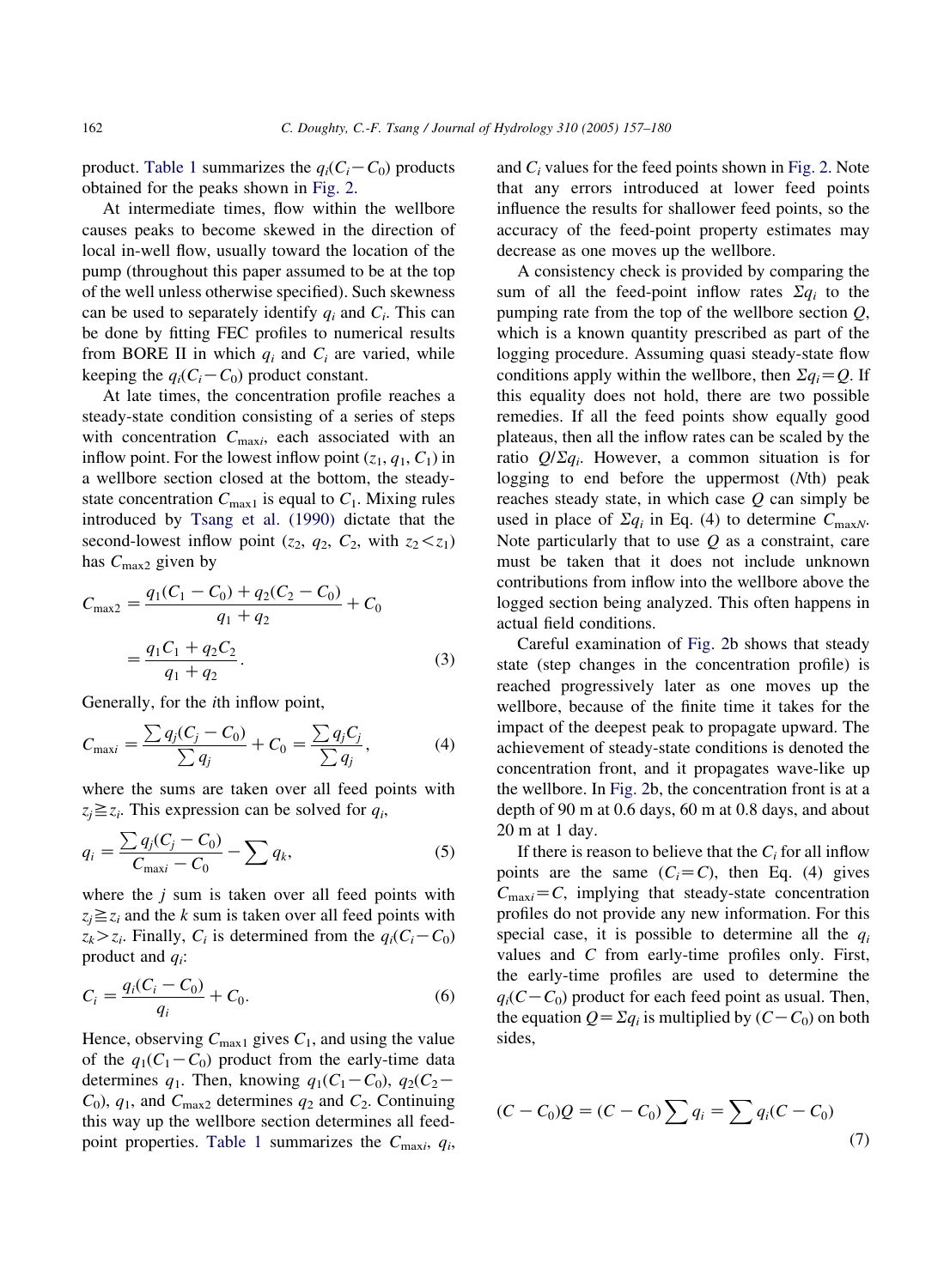and solved for C

$$
C = \frac{\sum q_i (C - C_0)}{Q} + C_0.
$$
 (8)

Finally, knowing  $(C - C_0)$  allows  $q_i$  to be determined from the  $q_i(C-C_0)$  product.

Another simplification can be realized if the feed points are far enough apart for  $C(z)$  plateaus to develop before the peaks begin to interfere with one another, as shown for the two shallower peaks in [Fig. 2](#page-4-0)a at 90 min and in [Fig. 2b](#page-4-0) at 0.1 day. The isolated plateau concentration is denoted  $C_{\text{mid}i}$ , and is given by

$$
C_{\text{mid}i} = \frac{q_i(C_i - C_0)}{\sum q_j} + C_0 \tag{9}
$$

where the denominator sum runs over all  $z_i \geq z_i$ . Eq. (9) is derived from Eq. (4) by replacing  $C_i$  with  $C_0$  for the  $z_i > z_i$  peaks. As before, Eq. (9) may be solved for  $q_i$  and Eq. (6) used to determine  $C_i$ , enabling determination of  $q_i$  and  $C_i$  for the *i*th peak, given  $C_{\text{midi}}$  and the  $q_i(C_i-C_0)$  products for the *i*th and all deeper peaks. Note that for the lowest peak,  $C_{\text{mid1}}=$  $C_{\text{max1}}=C_1$ . If some peaks interfere and others do not, then Eq. (5) should be used to determine  $q_i$ , with  $C_i$ replaced by  $C_0$  for non-interfering peaks.

Upflow from below the wellbore section being investigated can occur when the bottom of the section is not sealed with a packer. If the upflow from below has a distinctive salinity, it can simply be treated as another inflow point, but if it has salinity  $C_0$ , it will not exhibit a peak of its own and its presence must be inferred from its influence on the other peaks. The addition of upflow from below causes all peaks to become more strongly skewed upward. The most evident change occurs at the lower limb of the lowest peak, which shows a dispersive profile with no upflow and a combination of advection and dispersion when upflow is present. Integration under the early-time  $C(z)$  peaks provides  $q_i(C_i-C_0)$  estimates as before, despite the asymmetric shape of peaks, but, since the peaks interfere sooner, care must be exercised in choosing the extent of integration. The steady-state mixing rules (Eqs.  $(3)$ – $(6)$ ) must be modified when upflow is present [\(Doughty and Tsang, 2002\)](#page-23-0), and in general it is not possible to determine all feed point properties individually.

#### 2.1.2. Time-dependent feed points

Time-dependent values of  $q_i$  and  $C_i$  most commonly arise when pumping rates are altered during logging or tracers are introduced in nearby wells. However, they can also represent actual physical or chemical variations in the formation liquid near the borehole. [Fig. 3](#page-7-0) shows the concentration profiles simulated by BORE II for a single inflow point in which feed-point concentration is either constant at  $C_1$ ([Fig. 3a](#page-7-0)), increases linearly from 0 to  $C_1$  [\(Fig. 3b](#page-7-0)), or decreases linearly from  $C_1$  to 0 [\(Fig. 3](#page-7-0)c and d). A decreasing feed-point concentration provides a distinctive concentration profile signature, particularly when combined with upflow. In contrast, the profiles for increasing feed-point concentration or increasing feed-point inflow rate (not shown) may be difficult to distinguish from those for a constant feed point. For early times, before the profiles for adjacent inflow points begin to interfere with each other, Eq. (1) for  $M_i(t)$  can be generalized to obtain

$$
M_i(t) = \int_0^t q_i(t') (C_i(t') - C_0) \, \mathrm{d}t', \tag{10}
$$

where  $t'$  is a dummy integration variable. The slope of the  $M_i(t)$  versus t curve gives  $q_i(t)(C_i(t)-C_0)$ . This approach does not distinguish between time dependencies in  $q_i$  or  $C_i$ , but the skewness of concentration peaks, which depends only on  $q_i$ , may provide insight into  $q_i$  and  $C_i$  time variations. If either  $q_i$  or  $C_i$  is known to be constant, then Eq. (10) can be used to calculate the time dependence of the other quantity.

A common concentration time dependence, which arises if de-ionized water migrates into the fracture during the replacement of borehole water prior to wellbore logging, is  $C_i$  constant after a time  $t_{0i}$ , but  $C_i = C_0$  before  $t_{0i}$ . In this case, it is generally possible to estimate  $t_{0i}$  along with  $q_i(C_i-C_0)$  by integrating over a series of profiles and fitting the resulting  $M_i(t)$ values to the linear relation

$$
M_i(t) = q_i(C_i - C_0)(t - t_{0i}).
$$
\n(11)

#### 2.1.3. Inflow points with  $C_i = C_0$

It may happen that the initial wellbore ion concentration  $C_0$  is similar to some of the feed point concentrations, i e. for some feed points,  $C_i = C_0$ . An inflow point with  $C_i = C_0$  does not show a concentration peak of its own, but its effect on neighboring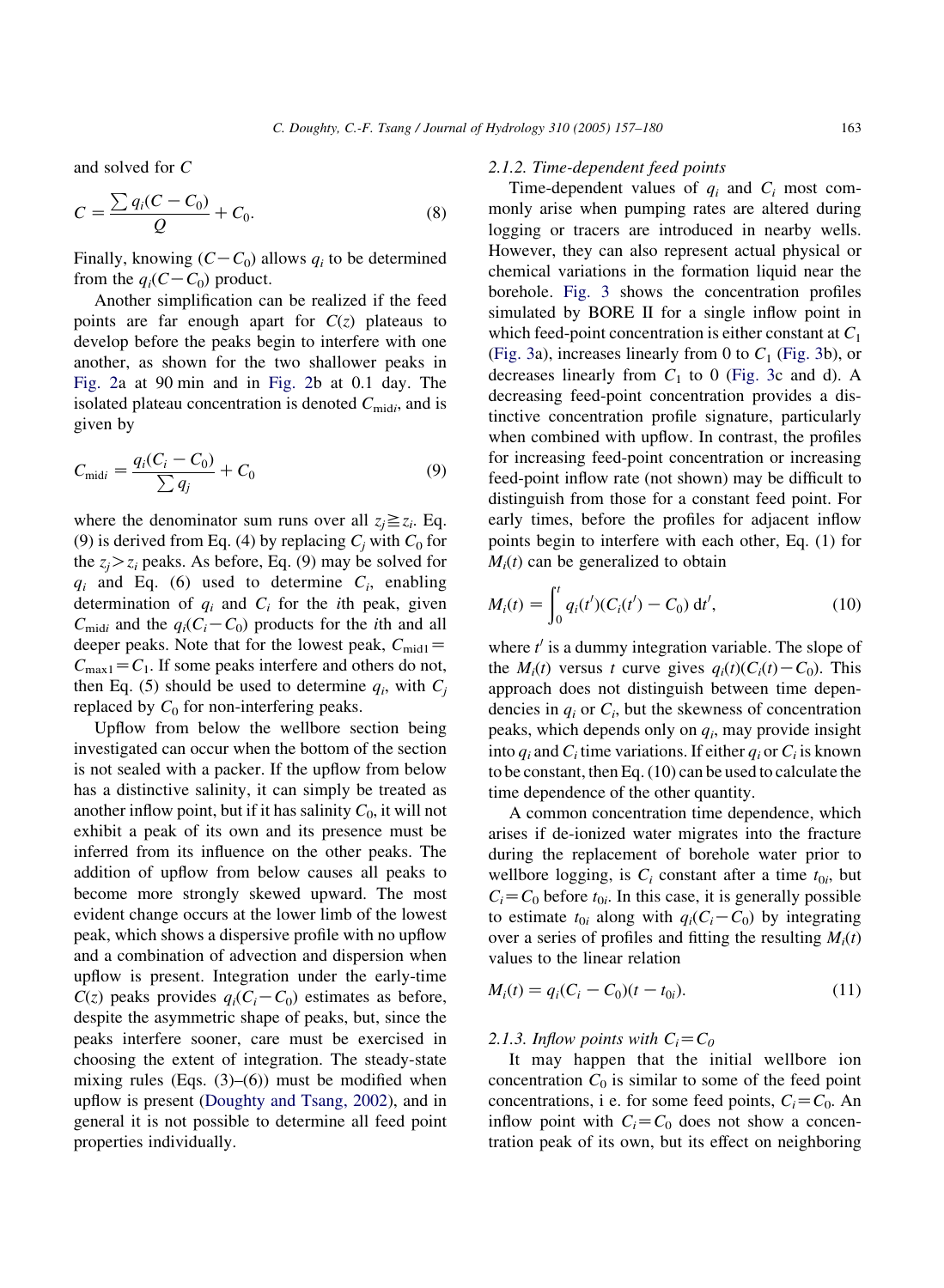<span id="page-7-0"></span>

Fig. 3. Simulated concentration profiles obtained at early times for inflow points with (a) constant  $C_i$ ; (b) increasing  $C_i$ ; (c) decreasing  $C_i$ ; and (d) decreasing  $C_i$  and upflow from below. The profiles are equally spaced in time.

peaks may be visible. [Fig. 4](#page-8-0) shows the concentration profiles simulated by BORE II for two inflow points, one of which has  $C_i = C_0 = 0$ . In each of the four examples in [Fig. 4](#page-8-0), the inflow rate of the  $C_i = C_0$ inflow point is twice that of the adjacent inflow point. If the  $C_i = C_0$  inflow point is above (down-gradient of) the other inflow point, there is a subtle signature in the form of a break in slope of the concentration profiles when the diluting effect of the  $C_i = C_0$  inflow is first observed [\(Fig. 4a](#page-8-0)). This break in slope is accentuated if upflow from below is present [\(Fig. 4b](#page-8-0)). At late times, the  $C_i = C_0$  inflow point causes a distinctive plateau [\(Fig. 4](#page-8-0)c). If the  $C_i = C_0$  inflow is below (upgradient of) the other inflow point, the break in slope is difficult to see [\(Fig. 4](#page-8-0)d). The concentration profile is skewed upward as when upflow from below is present, suggesting the presence of a  $C_i = C_0$  inflow, but not its location.

#### 2.1.4. Outflow points

Simultaneous outflow and inflow from different feed points may occur when the far-field hydraulic head conditions for the individual conducting fractures and permeable zones penetrated by the wellbore are different. When the well is shut in or is pumped at very low rates, groundwater flows into the wellbore from the higher head zone, is transmitted through the wellbore, and flows out into a lower-head zone. This process is known as internal wellbore flow. [Fig. 5](#page-9-0) shows the concentration profiles simulated by BORE II for an outflow point located adjacent to an inflow point. In each example, the outflow strength is twice the inflow strength. The outflow points cause subtle changes in the shape of the peaks, but these changes do not identify the outflow location clearly. The addition of upflow from below changes the peak shape, but does not help identify the outflow location.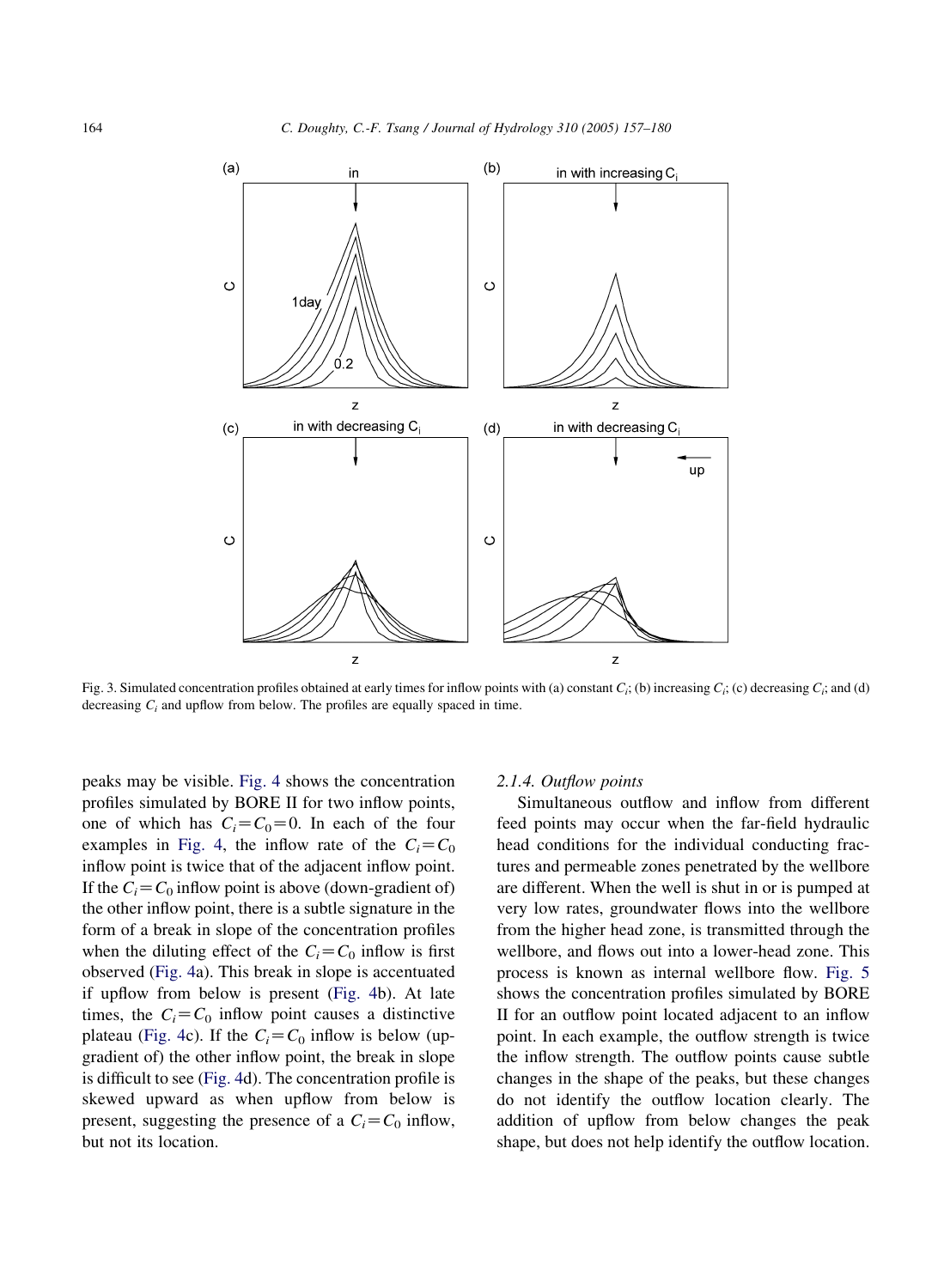<span id="page-8-0"></span>

Fig. 4. Simulated concentration profiles for an inflow point with  $C_i = C_0 = 0$  (labeled in<sub>0</sub>) and another inflow point (labeled in<sub>1</sub>): (a) in<sub>0</sub> above in<sub>1</sub>; (b) in<sub>0</sub> above in<sub>1</sub> with upflow from below; (c) in<sub>0</sub> above in<sub>1</sub> at long times; and (d) in<sub>0</sub> below in<sub>1</sub>. In each case, in<sub>0</sub> has double the strength of in<sub>1</sub>. The profiles are equally spaced in time.

An integral method that can be used to estimate the outflow location is presented in the Section 2.2.

[Fig. 6](#page-9-0) shows a special situation where the  $C(z)$ profiles themselves can provide information on outflow point location and strength. The figure shows the concentration profiles simulated by BORE II for well-separated inflow and outflow points, with profiles collected frequently enough to quantify the speed at which the concentration front moves up the wellbore. By examining the spacing between concentration profiles obtained at known time intervals, the location and strength of the outflow point can be inferred. In this case, the speed of the front is halved as it passes the outflow point, indicating that  $q_{\text{out}} = (q_{\text{in}} + q_{\text{up}})/2$ .

#### 2.1.5. Horizontal flow

Horizontal flow across the wellbore may be used to estimate the natural regional flow in a hydrologic layer [\(Drost et al., 1968](#page-23-0)) and can be investigated by flowing FEC logging with a very small or zero pumping rate. In BORE II, horizontal flow can be represented with a pair of inflow and outflow feed points located at the same depth, with  $q_1 \equiv q_{in} = Q_0$ and  $q_2 \equiv q_{\text{out}} = -Q_0$ , where  $Q_0$  is the volumetric flow rate across the wellbore.  $Q_0$  can be related to the regional Darcy velocity  $v_d$  in the layer intercepted by the wellbore using  $Q_0 = v_d 2rb\alpha_h$ , where r is the wellbore radius,  $b$  is the thickness of the hydrologic layer, and  $\alpha_h$  is a dimensionless convergence factor ranging from 1 to 4, which depends on well completion [\(Drost et al., 1968](#page-23-0)). At early times, the concentration profiles for inflow and horizontal flow are similar, both showing symmetric profiles. At later times, the horizontal-flow profiles remain symmetric, whereas the inflow profiles become skewed up the wellbore. Peak concentration increases faster with inflow only, but in the absence of longitudinal dispersion, the steady-state concentration  $C_{\text{max}}$ would be  $C_1 \equiv C_{\text{in}}$  for both cases.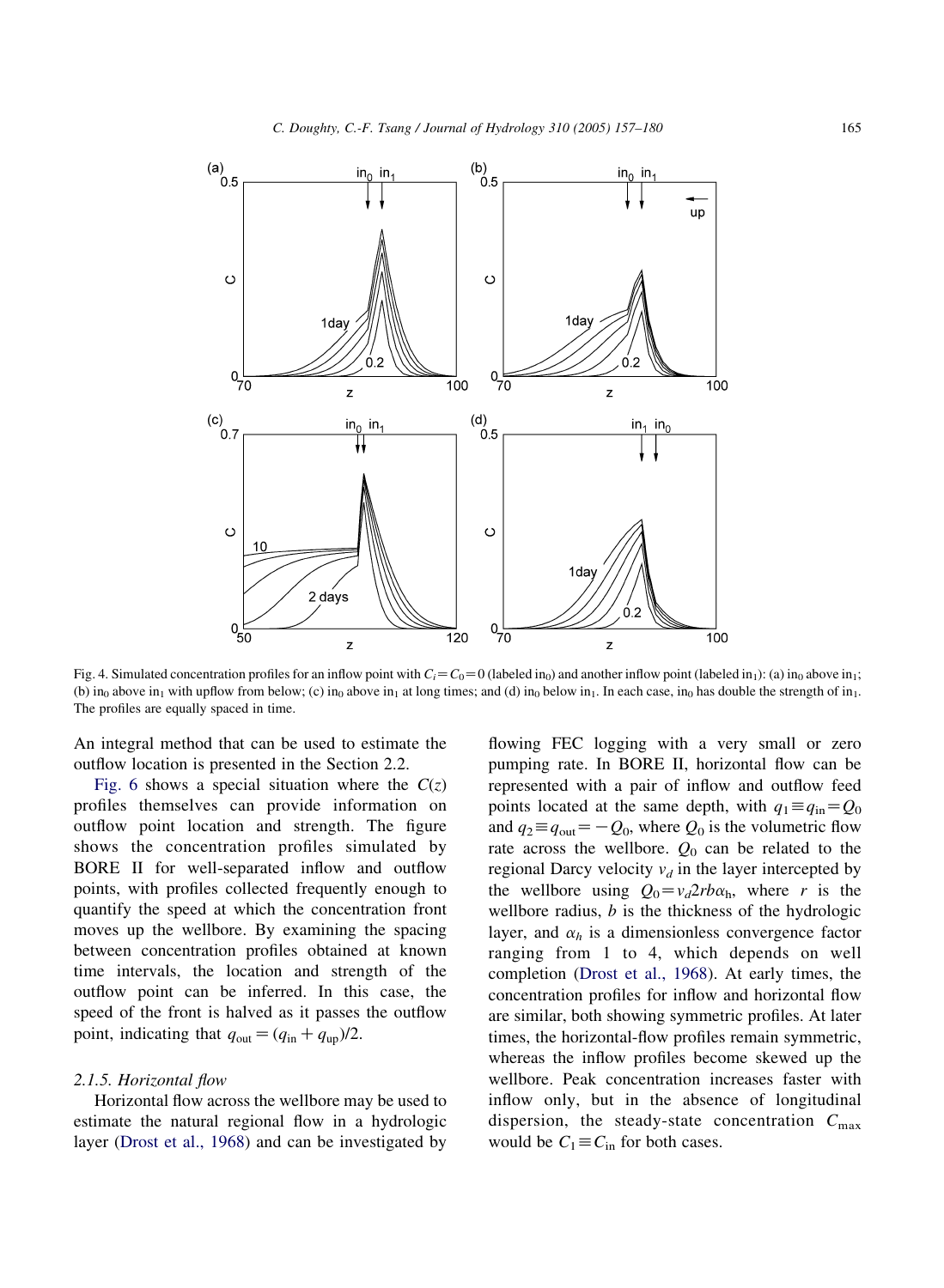<span id="page-9-0"></span>

Fig. 5. Simulated concentration profiles obtained at early times for an outflow point (a) below an inflow point; (b) below an inflow point with upflow from below; (c) above an inflow point; and (d) above an inflow point with upflow from below. In each case, the outflow point has double the strength of the inflow point. The profiles are equally spaced in time.

In the field, dispersion along the wellbore is typically too strong to be neglected. Thus,  $C_{\text{max}}$  for a thin layer of horizontal flow is likely to be much less than  $C_{\text{in}}$  [\(Fig. 7](#page-10-0)a). However, for thick layers of horizontal flow, dispersion has little impact at the center of the flow layer, allowing the concentration profiles to reach  $C_{\text{max}}=C_{\text{in}}$  ([Fig. 7](#page-10-0)b). The black dots on the horizontal-flow profiles in [Fig. 7b](#page-10-0) show the concentration given by an analytical solution [\(Drost](#page-23-0) [et al., 1968\)](#page-23-0) that considers horizontal flow only (i.e. longitudinal diffusion and dispersion are negligible or the hydrologic flow layer is very thick):

$$
C(t) = C_{\text{in}} - [C_{\text{in}} - C_0] \exp\left(\frac{-2t\nu_d \alpha_h}{\pi r}\right).
$$
 (12)

The BORE II simulation of a thick horizontal-flow layer matches the analytical solution well. [Fig. 8](#page-10-0) shows  $C(t)/C_{\text{in}}$  at the center of the flow layer as



Fig. 6. Simulated concentration profiles obtained at long times for widely separated inflow and outflow points.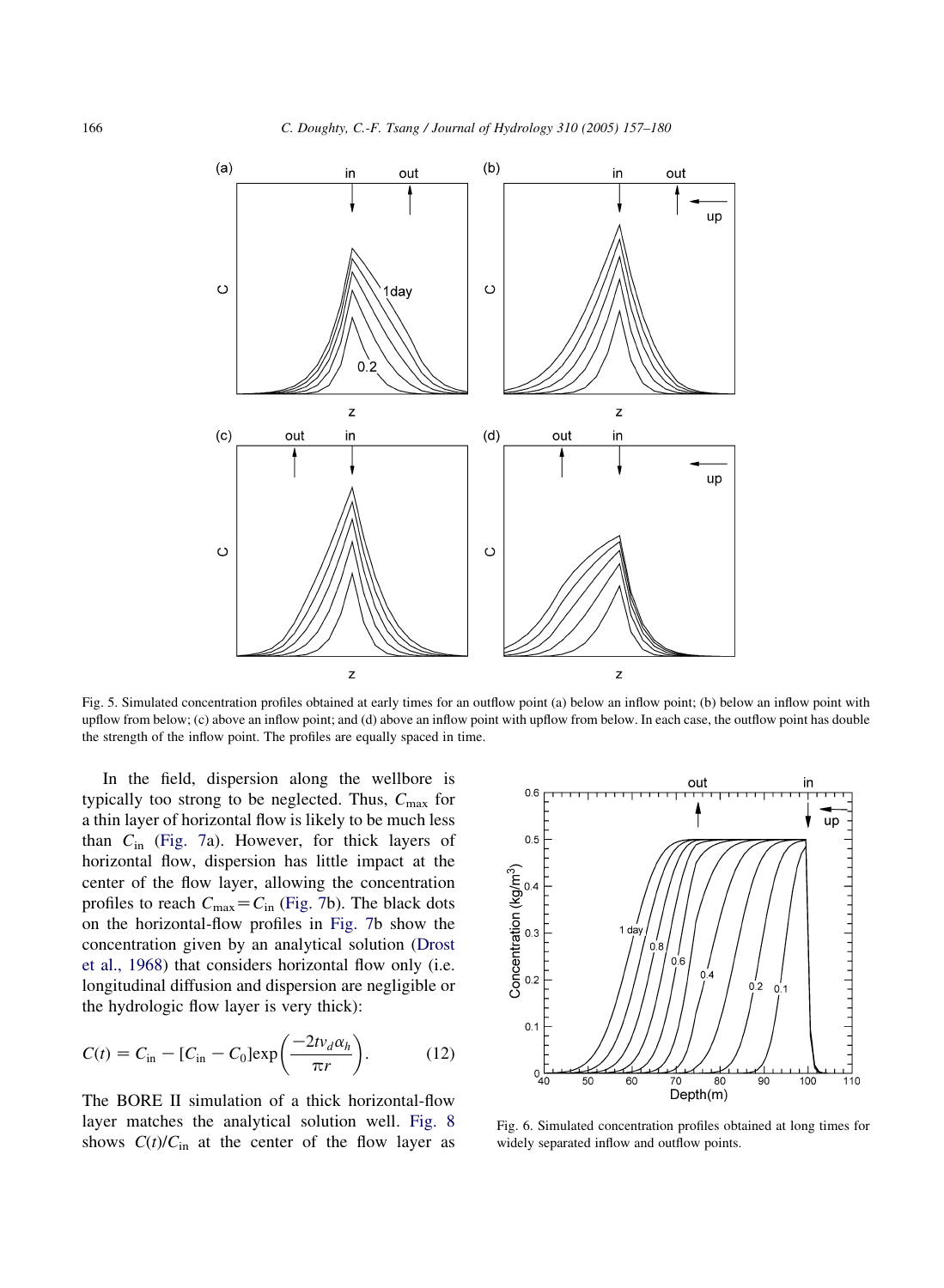<span id="page-10-0"></span>

Fig. 7. Simulated concentration profiles for (a) a thin layer of horizontal flow; and (b) a thick layer of horizontal flow (the [Drost](#page-23-0) [et al. \(1968\)](#page-23-0) analytical solution is shown as symbols). The time interval doubles between successive concentration profiles.

a function of time for thin and thick layers of horizontal flow with large and small values of  $D_0$ , and the [Drost et al. \(1968\)](#page-23-0) solution. Both thick-layer BORE II simulations follow the analytical solution closely, regardless of the value of  $D_0$  applied, and the thin-layer case with small  $D_0$  shows similar behavior. However, for a thin layer (such as a narrow conducting zone or a single fracture) with a large (i.e. more realistic) value of  $D_0$ , the peak concentration grows much more slowly. Dispersion plays



Fig. 8. Simulated concentration versus time curves for several horizontal-flow cases and the [Drost et al. \(1968\)](#page-23-0) analytical solution.

a significant role, decreasing the concentration at the feed-point by effectively mixing formation water with wellbore water. In this case, matching with BORE II will yield a more accurate estimate of horizontal flow than Drost's solution.

#### 2.2. Mass integrals

The examples of concentration profiles shown in the previous section indicate that in general, outflow points do not produce a strong signature that enables them to be easily located Here, we describe an integral procedure that enables outflow points to be located by examining changes in ion mass in the wellbore section.

Consider a wellbore section with one or more outflow points above one or more inflow points, and assume feed-point strength and concentration do not vary in time. The procedure is as follows. Each  $C(z)$ profile is integrated over the entire wellbore section of interest to obtain the area  $A(t)$  under the  $C(z)$  profile at time  $t$  (including all peaks, whether or not they interfere). Then,  $A(t)$  is multiplied by the mean wellbore cross-sectional area to determine ion mass in place at time  $t$ , which is denoted the mass integral  $M(t)$ . Then  $M(t)$  is plotted versus t. Note that before the concentration front reaches any outflow points,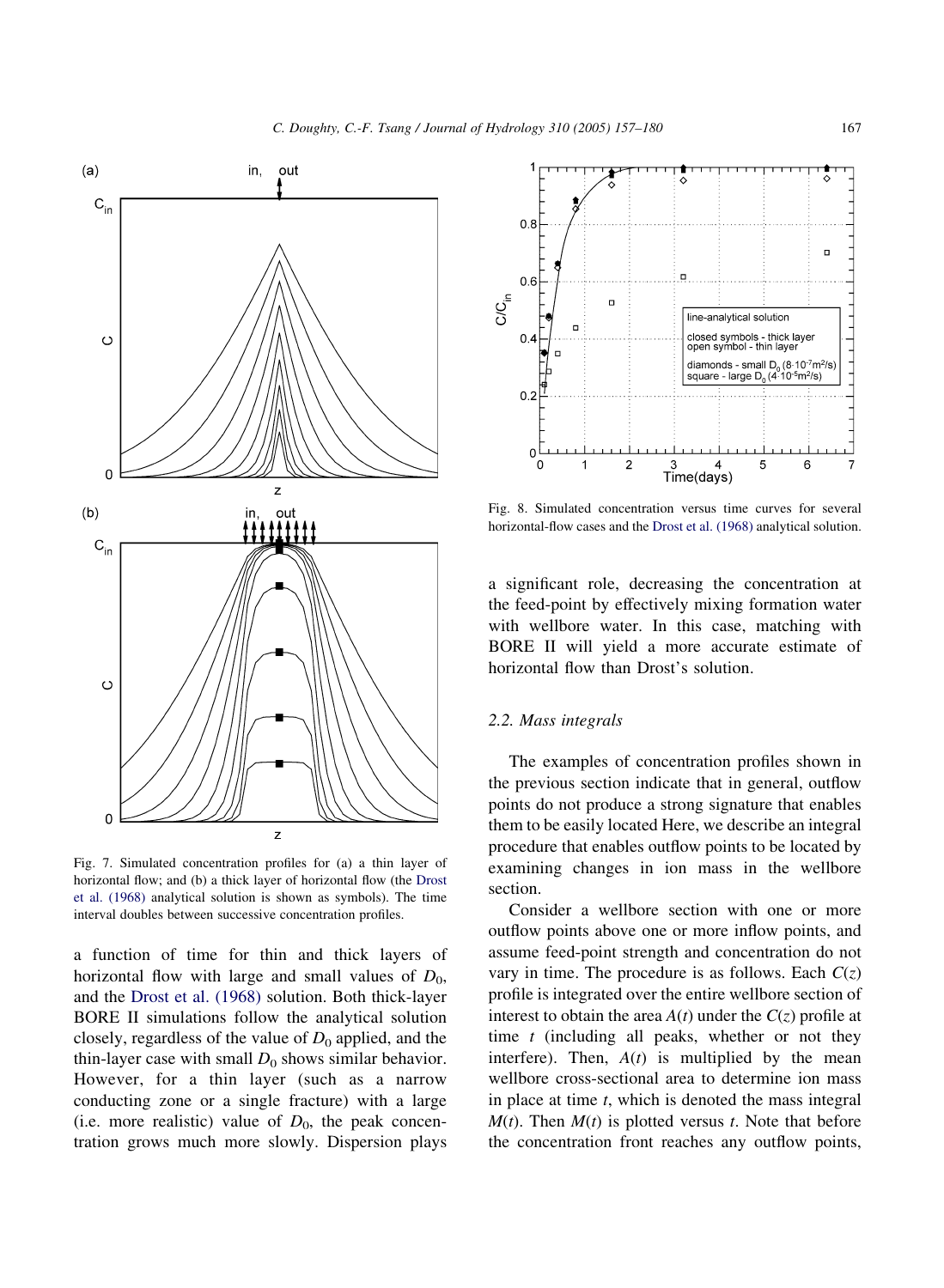$M(t)$  is linear, with slope

$$
S_{\text{early}} = \sum_{\text{in}} q_i (C_i - C_0). \tag{13}
$$

When the concentration front reaches an outflow point, the slope of  $M(t)$  decreases, since ion mass leaves the wellbore at that point. When the concentration front passes the uppermost outflow point,  $M(t)$ becomes linear again, with slope

$$
S_{\text{late}} = \sum_{\text{in}} q_i (C_i - C_0) - \sum_{\text{out}} q_i (C_{\text{max}} - C_0). \tag{14}
$$

Since all outflow points are above all inflow points and steady-state concentration does not change at outflow points, all outflow  $C_{\text{max}i}$  values are the same and equal the steady-state concentration at the uppermost inflow point, which is denoted  $C_{\text{max}}$ . Thus Eq. (14) simplifies to

$$
S_{\text{late}} = S_{\text{early}} - (C_{\text{max}} - C_0) \sum_{\text{out}} q_i.
$$
 (15)

To determine the aggregate outflow rate, Eq. (15) is rearranged to yield

$$
\sum_{\text{out}} q_i = \frac{S_{\text{early}} - S_{\text{late}}}{C_{\text{max}} - C_0}.
$$
 (16)

Next, the  $C(z)$  profiles are examined to locate the times when (a)  $M(t)$  becomes nonlinear and (b)  $M(t)$  becomes linear again. The leading edge of the concentration front at (a) identifies the deepest outflow point,  $z_{\text{max}}$ . The trailing edge of the concentration front at (b) identifies the shallowest outflow point,  $z_{\text{min}}$ . Here, we somewhat arbitrarily define the leading edge as the z location at which  $C(z) = 0.1C_{\text{max}}$  and the trailing edge as the z location at which  $C(z) = 0.9C_{\text{max}}$ . The validity of these definitions will be tested in the application of the method.

An example of the mass-integral procedure for early-time concentration profiles is shown in Fig. 9. A single inflow point is located below a single outflow point in a wellbore section with upflow from below. The concentration profiles simulated by BORE II (Fig. 9a) contain a minor break in slope at the outflow point, which would probably be impossible to identify in actual log data. In contrast, the mass-integral plot (Fig. 9b) shows a clear divergence from linearity between  $t=0.4$  and  $t=0.6$  days. The  $C(z)$  profiles indicate that the leading edges of the  $t=0.4$ -day and



Fig. 9. Short-time example of the mass-integral method: (a) simulated concentration profiles; and (b)  $M(t)$  integral and linear fit to early points.

 $t=0.6$ -day profiles are at  $z=84$  and  $z=82.5$  m, respectively. Since the  $t=0.4$ -day integral fits the linear  $M(t)$  trend but the  $t=0.6$ -day integral does not, the outflow point is inferred to be in the range  $82.5 \le z \le 84$  m. The actual location specified for the outflow point is 84.5 m. Hence the  $M(t)$  method, while not perfect, does provide useful information for outflow-point location.

Another example, considering longer-time concentration profiles, is shown in [Fig. 10](#page-12-0). Two inflow points are located below two outflow points in a wellbore section with upflow from below. The concentration profiles simulated by BORE II [\(Fig. 10](#page-12-0)a) show interference between two inflow peaks, which makes it difficult to simply locate the outflow points by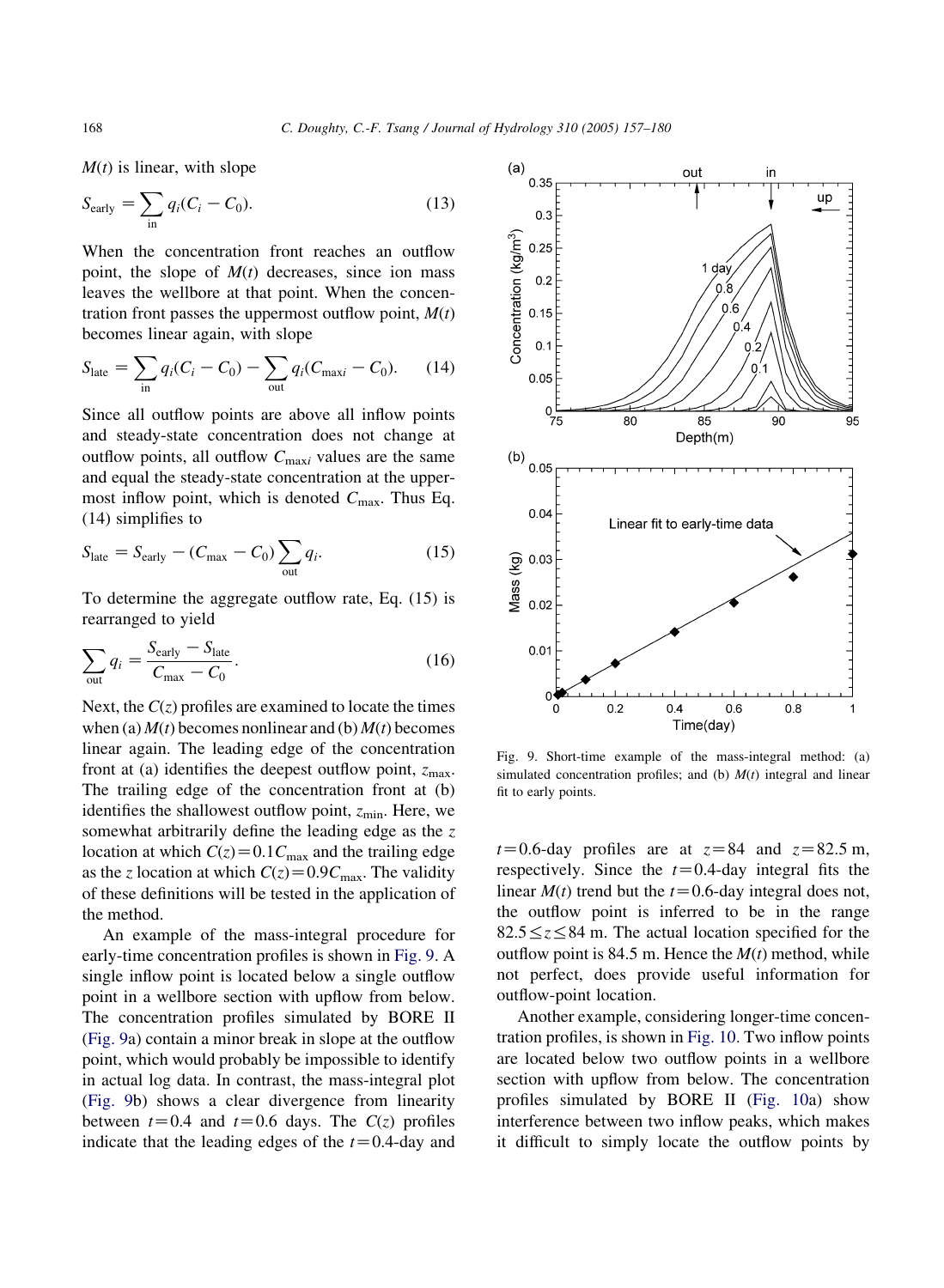<span id="page-12-0"></span>

Fig. 10. Long-time example of the mass-integral method: (a) simulated concentration profiles; and (b)  $M(t)$  integral and linear fits to early and late points.

inspection. The mass-integral plot (Fig. 10b) shows early-time and late-time linear sections, with a departure from linearity for  $t=0.3$  days and a return to linearity by  $t=0.7$  days. The leading edge of the  $t=$ 0.3-day profile is at  $z=65$  m, suggesting that the deepest outflow point is just below this depth. The trailing edge of the  $t=0.7$ -day profile is at  $z=50$  m, suggesting that the shallowest outflow point is just below this depth. These predictions are reasonably close to the actual locations specified for the outflow points (70.5 and 50.5 m). Using Eq. (16) with the values of  $S_{\text{early}}$ ,  $S_{\text{late}}$ , and  $C_{\text{max}}$  shown in Fig. 10 yields an aggregate outflow rate of 1.48 L/min, which agrees closely with the actual value, 1.5 L/min.

Note that in theory, if two outflow points are separated by a large enough distance, a linear portion in the  $M(t)$  plot will develop when the concentration fronts are between the two points, potentially enabling the locations and strengths of the individual points to be determined. However, if the two points are separated by a distance comparable to or less than the width of the concentration fronts, as in Fig. 10, the  $M(t)$  method will not be able to resolve them.

# 3. Effect of pumping rate

Feed-point analysis can be expedited by comparing sets of FEC logs obtained with different pumping rates. [Fig. 11](#page-13-0) shows how  $C(z)$  and  $M(t)$  depend on pumping rate  $Q$  for an example containing both inflow and outflow points. For the original Q value ([Fig. 11a](#page-13-0)), the outflow point produces only a subtle change in slope in the  $M(t)$  plot, making the massintegral procedure difficult. If  $Q$  is halved [\(Fig. 11](#page-13-0)b), the change in slope becomes larger and the analysis becomes easier. On the other hand, if  $Q$  is doubled ([Fig. 11](#page-13-0)c), the outflow point becomes an inflow point and is easily identified in the early-time  $C(z)$  profiles as another peak. Finally, if  $Q$  is reduced to zero ([Fig. 11d](#page-13-0)), corresponding to a shut-in well with internal wellbore flow, then the outflow point captures all the flow in the wellbore. In this case, the  $C(z)$ profiles would provide a strong signature of the outflow point. Because one does not know a priori what value of  $Q$  will produce the most striking signatures in the  $C(z)$  profiles or  $M(t)$  curves, it is valuable to repeat the logging process with several different values of Q.

Additionally, repeated logging runs with different Q values, a procedure known as multi-rate flowing FEC logging, may be used to obtain additional information on each feed point, namely the transmissivity and far-field pressure head of the conductive feature represented by the feed point. A quantitative relationship between the change in feed-point strength  $\Delta q_i$  with a change in pumping rate  $\Delta Q$ , derived in [Tsang and Doughty \(2003\)](#page-23-0), provides the basis for this study. Here, we just describe the assumptions made for the analysis and quote the final results, then focus on the signatures produced by multi-rate flowing FEC logging.

Consider a wellbore interval containing  $N$  feed points, being pumped at a rate Q. The strength of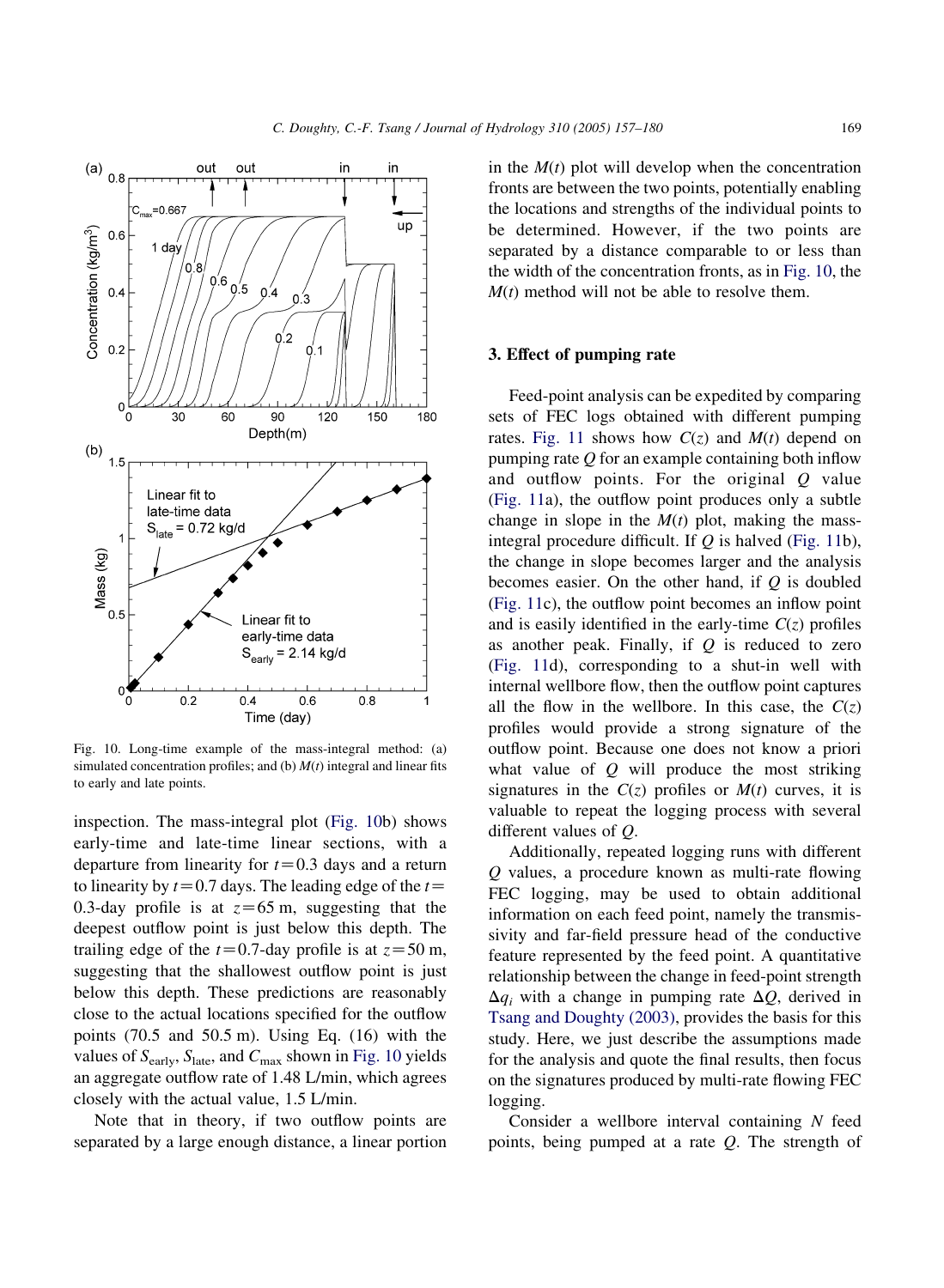<span id="page-13-0"></span>

Fig. 11. The effect of varying Q on concentration profiles and mass integral for an example containing inflow and outflow points.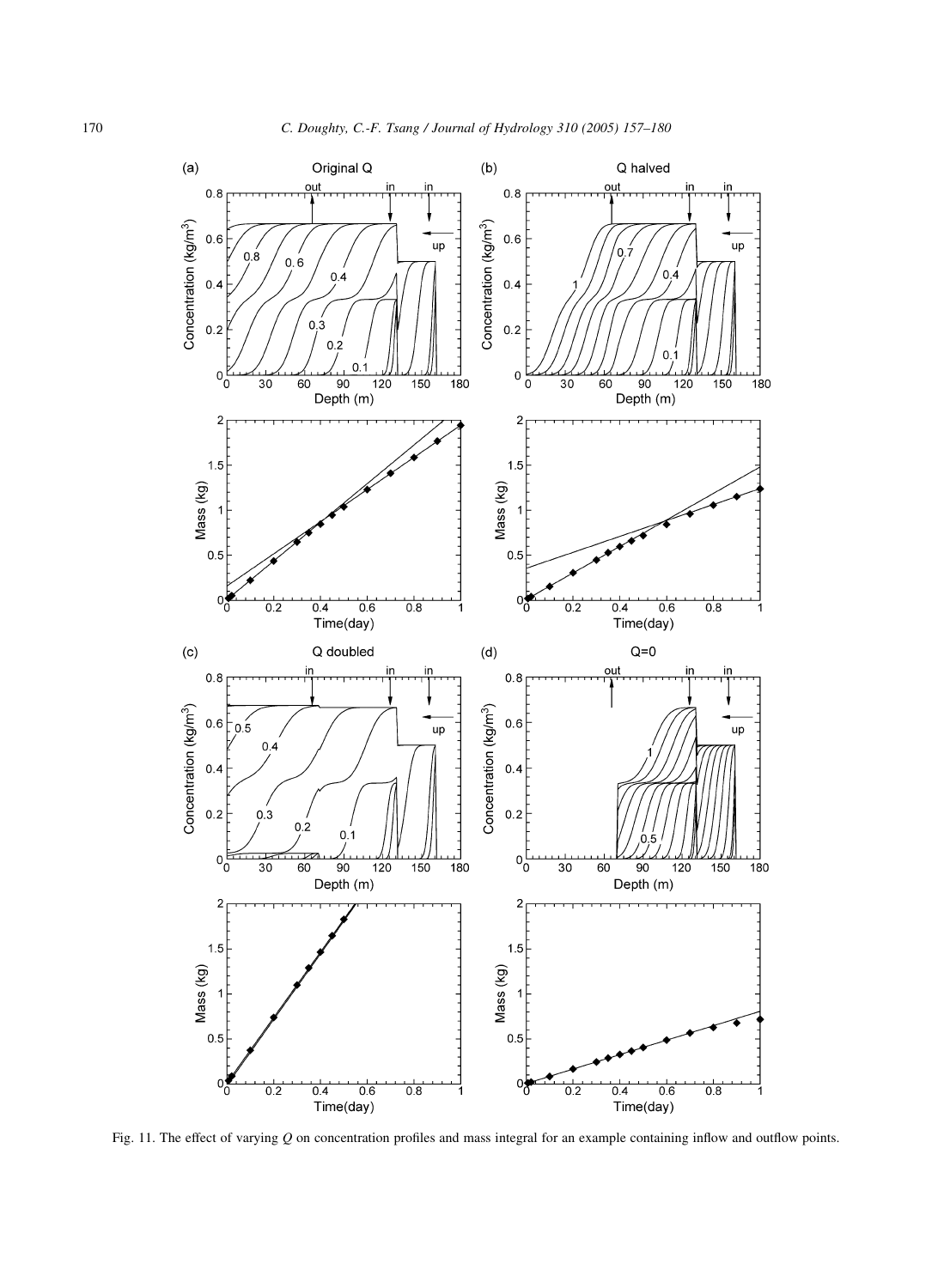the *i*th feed point is  $q_i$  and it is assumed that  $\sum q_i = Q$ . By convention, inflow points have positive  $q_i$  and outflow points have negative  $q_i$ . For each feed point,  $q_i$ and concentration  $C_i$  are assumed to be constant in time. Further, flow toward the well is assumed to obey Darcy's Law and the flow geometry is assumed to be the same for all flow zones (but not necessarily radial). Under these assumptions, the strength of a feed point  $q_i$  is related to its hydraulic transmissivity  $T_i$ , the ambient 'far-field' pressure head  $h_i$ , and the pressure head  $h_{\rm wh}$  at the wellbore radius. The vertical hydraulic transmissivity of the wellbore itself is typically much greater than that of any inflow zone, so that  $h_{\rm wb}$  is constant over the wellbore interval of interest. Suppose that two sets of flowing FEC logs were measured, using  $Q_1$  and  $Q_2$ , with  $Q_2 - Q_1 \equiv \Delta Q$ , and that the resulting BORE II analyses yielded  $q_i^{(1)}$  and  $q_i^{(2)}$ , with  $q_i^{(2)} - q_i^{(1)} \equiv \Delta q_i$ . Then a simple derivation ([Tsang and Doughty, 2003](#page-23-0)) yields

$$
\frac{T_i}{T_{\text{tot}}} = \frac{\Delta q_i}{\Delta Q} \tag{17}
$$

$$
\frac{(h_i - h_{\text{avg}})}{(h_{\text{avg}} - h_{\text{wb}}^{(1)})} = \frac{q_i^{(1)}/Q_1}{\Delta q_i/\Delta Q} - 1
$$
\n(18)

where  $T_{\text{tot}} = \Sigma T_i$  can be obtained by a normal well test over the whole length of the borehole,  $h_{\text{avg}} =$  $\sum (T_i h_i) / T_{\text{tot}}$  is the steady-state pressure head in the borehole when it is shut in for an extended time, and  $h_{\rm wb}^{(1)}$  is the pressure head in the wellbore during the logging conducted while  $Q = Q_1$ . Eq. (17) is the fundamental relationship between the change in feedpoint strength  $\Delta q_i$  and the change in pumping rate  $\Delta Q$ . Note that  $\Delta q_i$  is directly proportional to  $T_i$ , and thus the feed points with larger hydraulic transmissivity show greater changes in strength when  $Q$  is modified. The dimensionless group on the left-hand-side of Eq. (18) provides a measure of  $h_i$  for each feed point. However, it depends on pumping rate  $Q_1$  through the parameter  $h_{\text{wb}}^{(1)}$ . This Q dependence becomes inconvenient if several pairs of tests using different values of  $Q$  are to be compared. Hence, both sides of Eq. (18) are multiplied by  $Q_1$ 

$$
\frac{(h_i - h_{\text{avg}})}{(h_{\text{avg}} - h_{\text{wb}}^{(1)})} Q_1 = \left(\frac{q_i^{(1)}/Q_1}{\Delta q_i/\Delta Q} - 1\right) Q_1.
$$
 (19)

The ratio  $Q_1/(h_{\text{avg}} - h_{\text{wb}}^{(1)})$  is known in the petroleum literature as the productivity index I, defined as the ratio of pumping rate to drawdown during a well test. I characterizes the well and the permeable formation it intersects, but is independent of Q. Defining  $(h_i$  $h_{\text{avg}} = \Delta h_i$ , Eq. (19) becomes

$$
I\Delta h_i = \left(\frac{q_i^{(1)}/Q_1}{\Delta q_i/\Delta Q} - 1\right)Q_1\tag{20}
$$

The quantity  $I\Delta h_i$ , provides a measure of inherent pressure head for the ith feed point that is independent of  $\overline{O}$ .

There are several special cases of Eq. (17) that are of interest. If all the  $T_i$ 's are the same, then  $T_i = T_{tot}/N$ , and Eq. (17) simplifies to

$$
\Delta q_i = \frac{\Delta Q}{N},\tag{21}
$$

where  $N$  is the number of feed points. In this case, when  $Q$  is modified, all feed-point strengths change by the same amount.

On the other hand, if the  $h_i$ 's are all the same ( $h_i$ =  $h_{\text{avg}}$ ), then Eq. (18) simplifies to

$$
\frac{\Delta q_i}{q_i^{(1)}} = \frac{\Delta Q}{Q_1}.\tag{22}
$$

In this case, when  $Q_1$  is modified, the relative change of each feed point  $\Delta q_i/q_i$  is the same and is equal to the relative change of  $Q_{1}$ . Conversely, increasing or decreasing  $Q_1$  by a factor of two and finding  $q_i^{(1)}$  not changed by the same factor of two is a clear indication that the  $h_i$ 's are not the same.

[Fig. 12](#page-15-0) shows how changes in  $q_i$  resulting from a change in Q provide information on  $T_i$  and  $h_i$  for various feed points. [Fig. 12](#page-15-0)a shows feed point strengths  $q_i$  for a synthetic data set consisting of ten feed points, for two different  $Q$  values. [Fig. 12b](#page-15-0) and c show  $\Delta q_i$  and  $\Delta q_i/q_i$ , respectively, for each feed point. According to Eq. (17), feed points with the same values of  $T_i$  yield the same values of  $\Delta q_i$ , as shown in [Fig. 12](#page-15-0)b. According to Eq. (18), feed points with the same values of  $h_i$  yield the same values of  $\Delta q_i/q_i$ , as shown in [Fig. 12c](#page-15-0). This analysis is particularly valuable for identifying flow compartmentalization, because flow zones that are hydraulically isolated from one another can develop distinct hydraulic head values.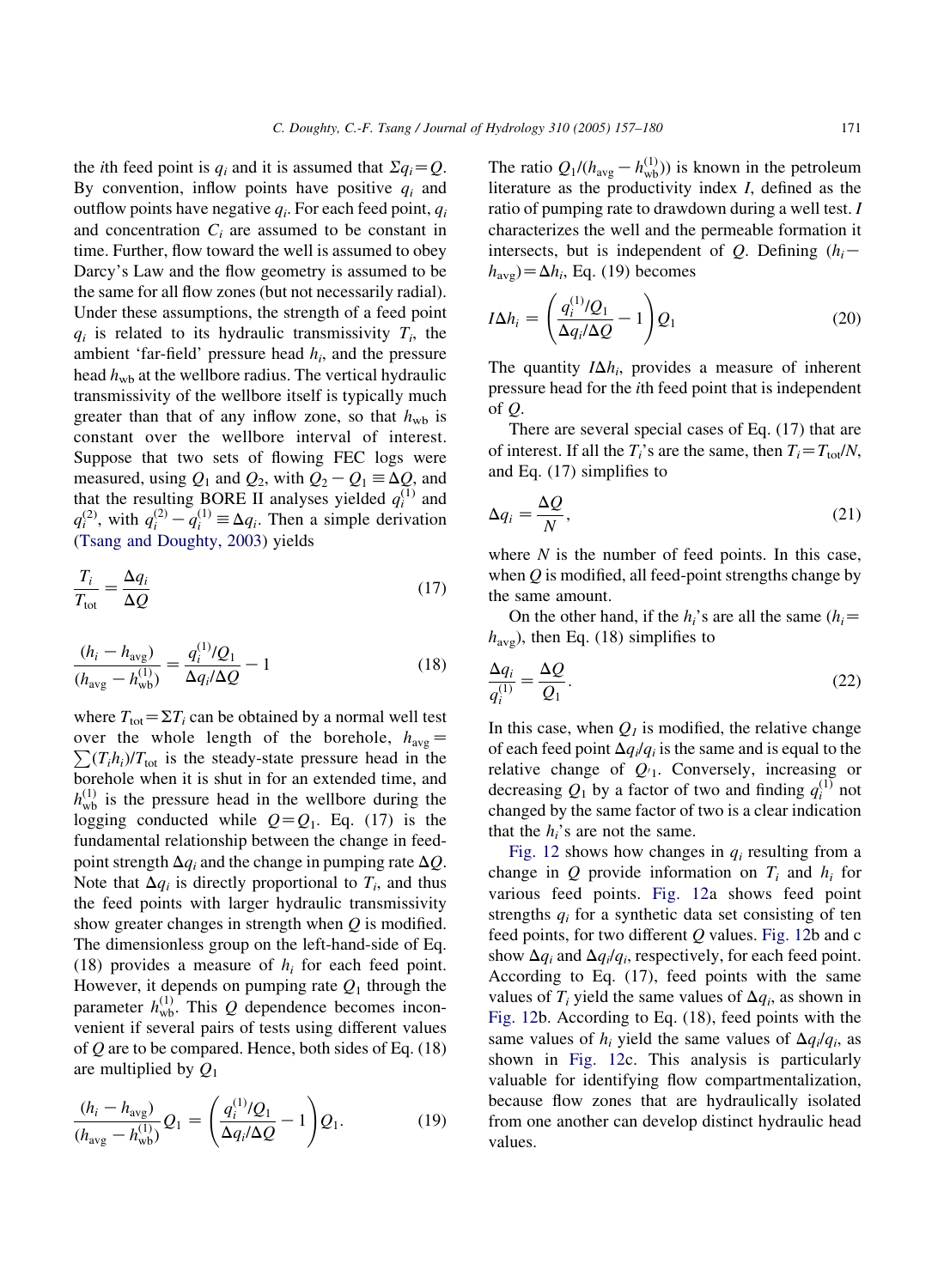<span id="page-15-0"></span>

Fig. 12. The effect of varying Q on inflow rates  $q_i$ : (a) inflow rates for base Q and doubled  $Q$ ; (b)  $\Delta q$  for each feed point (feed points with the same  $\Delta q_i$  have the same  $T_i$ ); (c)  $\Delta q/q$  for each feed point (feed points with the same  $\Delta q/q$  have the same  $h_i$ ).

#### 4. Application to two field cases

#### 4.1. Raymond field site

At the Raymond field site, located in the foothills of the Sierra Nevada Mountains in California, nine wells were drilled into a fractured granodiorite. The wells are 90 mdeepandarecasedonlyovertheupper8 mthrough a sediment layer. A variety of well logs and well tests have been conducted in these wells, for the purpose of developing and testing equipment and methodologies for characterizing the hydrological behavior of fractured rock ([Karasaki et al., 2000\)](#page-23-0). Flowing FEC logging was carried out in seven of the nine wells [\(Cohen, 1995](#page-22-0)) using pumping rates ranging from 7 to 20 L/min. Six or seven downward logging profiles were obtained for each well. Because the wells are quite shallow, borehole temperatures do not vary much with depth, and FEC values do not need to be corrected for temperature variations (see Appendix A). FEC is converted to C using the quadratic relationship given in Eq. (A1). Below, we present and analyze concentration profiles from one of the wells at the Raymond site.

Fig. 13 shows the concentration profiles for well SW1. Six peaks can be identified. The dispersive



Fig. 13. Concentration profiles obtained from flowing FEC logging of well SW1 at the Raymond field site in California (K. Karasaki, personal communication, 2001; see also [Karasaki et al., 2000\)](#page-23-0). Concentration profile times (in minutes) are 1.8, 14, 25, 39, 52, and 66, with later profiles shown as thicker lines. The vertical arrows identify feed-point locations and the horizontal arrows indicate the integration range for the corresponding peak.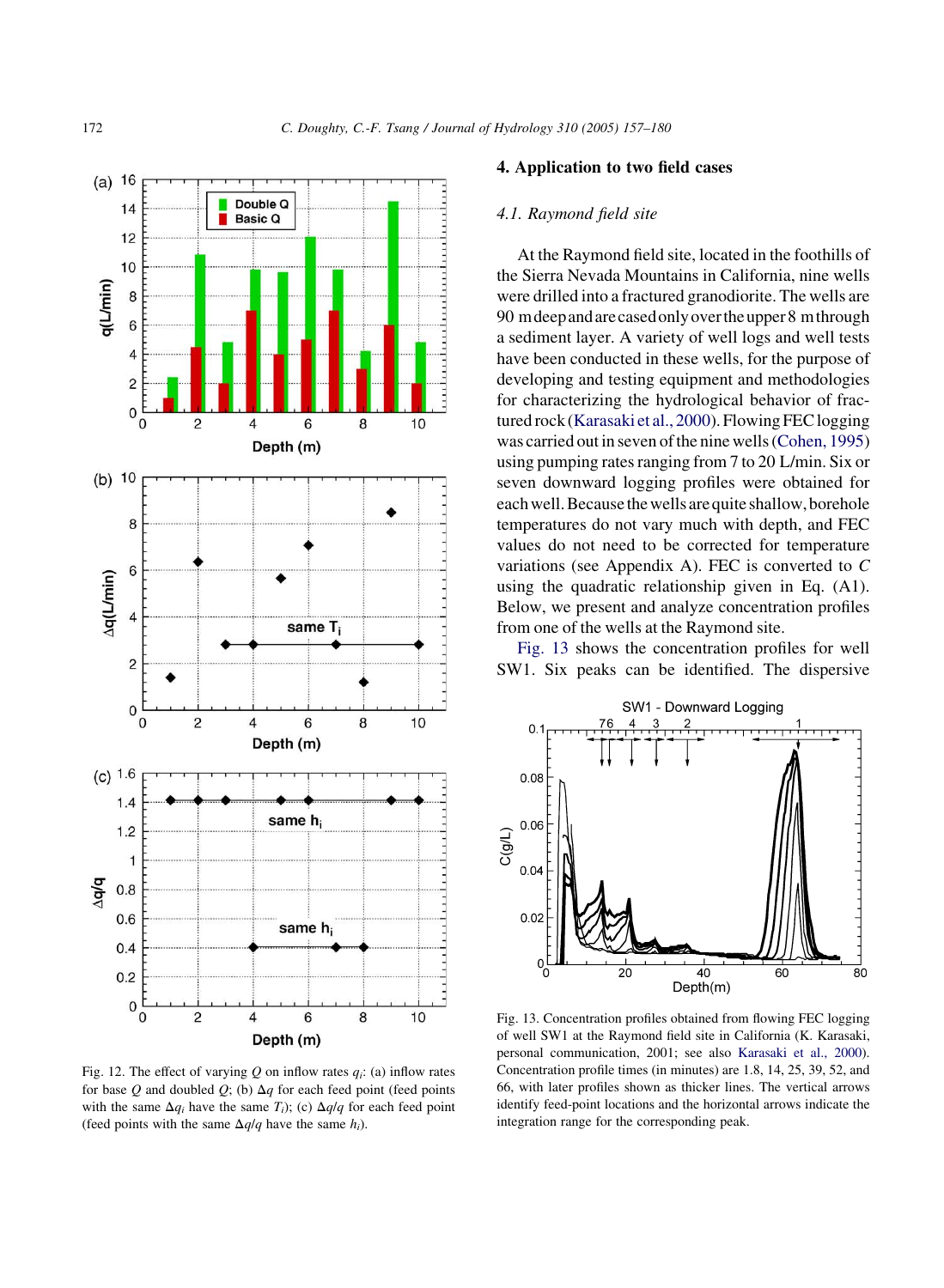shape of the lower limb of the lowest peak (peak 1) suggests that there is no upflow from below. Most peaks show an approach to steady state, enabling estimates of  $C_{\text{max}i}$  to be made. The shallowest peak  $(z=2-8 \text{ m})$ , which decays rather than grows, is not analyzed on the assumption that it is evidence of leakage around the casing rather than inflow from a hydraulically transmissive zone. Such leakage has been confirmed for most of the wells by field observations [\(Cohen, 1995](#page-22-0)). A constant value of  $C_0$ =0.0048 g/L is assumed. Some of the peaks are well enough separated to enable the use of the area under the individual peaks to determine  $M_i(t)$ , the mass arising from the ith feed point as a function of time ([Fig. 14\)](#page-17-0). Straight line fits to  $M_i(t)$  and Eq. (11) identify the slopes of the lines as  $q_i(C_i-C_0)$  and the time-axis intercepts as  $t_{0i}$ . In general, the late-time drop in  $M_i(t)$  below the linear fitting line does not identify outflow, as described in Section 2, but indicates the peak reaching the edge of the integration domain. Note that in [Fig. 13](#page-15-0), peak 6 overlaps with surrounding peaks too early for the estimates of  $q_6(C_6-C_0)$  and  $t_{06}$  from  $M_6(t)$  to be reliable.

For peak 1, the  $q_1(C_1-C_0)$  product is well defined, but there is no evidence of a  $C_{\text{max1}}$  plateau. Furthermore, the height of an isolated peak such as this is very sensitive to diffusion/dispersion strength  $D_0$ , which is unknown. Therefore, we search for  $D_0$  as well as  $q_1$  and  $C_1$  values by trial and error using the BORE II code, by comparing the observed  $C(z)$ profiles for peak 1 to simulation results. The two main attributes of the peak to be matched are the skewness and the height. With the  $q_1(C_1-C_0)$  product known, there are two independent unknowns, making the inverse problem well posed.

Once  $C_1$  and  $q_1$  have been found, Eqs. (5) and (6) can be used to calculate the parameters of the upper peaks. Because peak 1 does not interfere with the upper peaks,  $C_1$  is replaced by  $C_0$  in Eq. (5). The upper portion of [Table 2](#page-18-0) summarizes the results. Note that inflow point 5 has  $C_5 = C_0$ , to account for the narrow peak 4 and lower plateau above it (compare to [Fig. 4](#page-8-0)). Unfortunately, the shallow leakage around the casing precludes the use of Q to constrain the  $q_i$  values. [Fig. 15](#page-19-0)a shows  $C(z)$  profiles simulated with BORE II using the parameters given in the upper portion of [Table 2](#page-18-0). The simulated profiles match the observed ones approximately, but

there is room for improvement. In particular, peak 6 is much too small and there is generally not enough interference between the upper four peaks. Because the peaks overlap relatively early, the  $M_i(t)$  integrals cannot extend as far along the wellbore as they should. Thus, the integrals tend to underestimate the  $q_i(C_i-C_0)$  products, which in turn leads to too-small values of  $q_i$ .

The  $q_i$  and  $C_i$  values shown in the upper portion of [Table 2](#page-18-0) are then optimized by data fitting using BORE II simulations. [Fig. 15b](#page-19-0) shows the results of this fitting process, and the lower portion of [Table 2](#page-18-0) shows the corresponding feed-point properties. Overall, the property changes required for the existing feed points are minor. Peaks 5–7 require more adjustment than peaks 1–4, but examination of the  $C(z)$  profiles ([Fig. 13](#page-15-0)) made it clear a priori that the upper peaks were too close together for the individual-peak integration to be reliable. These flowing FEC logging results for well SW1 are typical of results obtained for all the wells at the Raymond site.

It is interesting to note the advantages of the flowing FEC logging method at this particular site. From one set of data, obtained in only about one hour [\(Cohen, 1995\)](#page-22-0), seven conducting fractures are identified intersecting the well. [Table 2](#page-18-0) shows that the salinity of water from the seven inflow points varies by a factor of two, except for one point that has very low salinity, and that the variation of feed point flow rate  $q_i$  covers a range of almost two orders of magnitude. If all the  $h_i$ 's are assumed to be the same, the hydraulic transmissivities of the flowing fractures  $T_i$  can be calculated directly from the flow rates  $q_i$ , by combining Eqs. (17) and (22), with  $T_{\text{tot}}$  obtained from an open-hole pump test and taking  $Q = \sum q_i$ . Results are shown in the final row of [Table 2](#page-18-0) and [Fig. 16.](#page-19-0) Consistent transmissivity information was obtained using conventional packer tests [\(Cohen, 1995](#page-22-0)), requiring considerable more time and effort with much less spatial resolution along the well.

[Fig. 16](#page-19-0) also compares the  $q_i$  values shown in the lower portion of [Table 2](#page-18-0) with measurements made with a downhole flow meter ([Cohen, 1995\)](#page-22-0). The downhole flow meter, packer tests, and flowing FEC logging all provide consistent results, supporting the conceptual flow model developed for the Raymond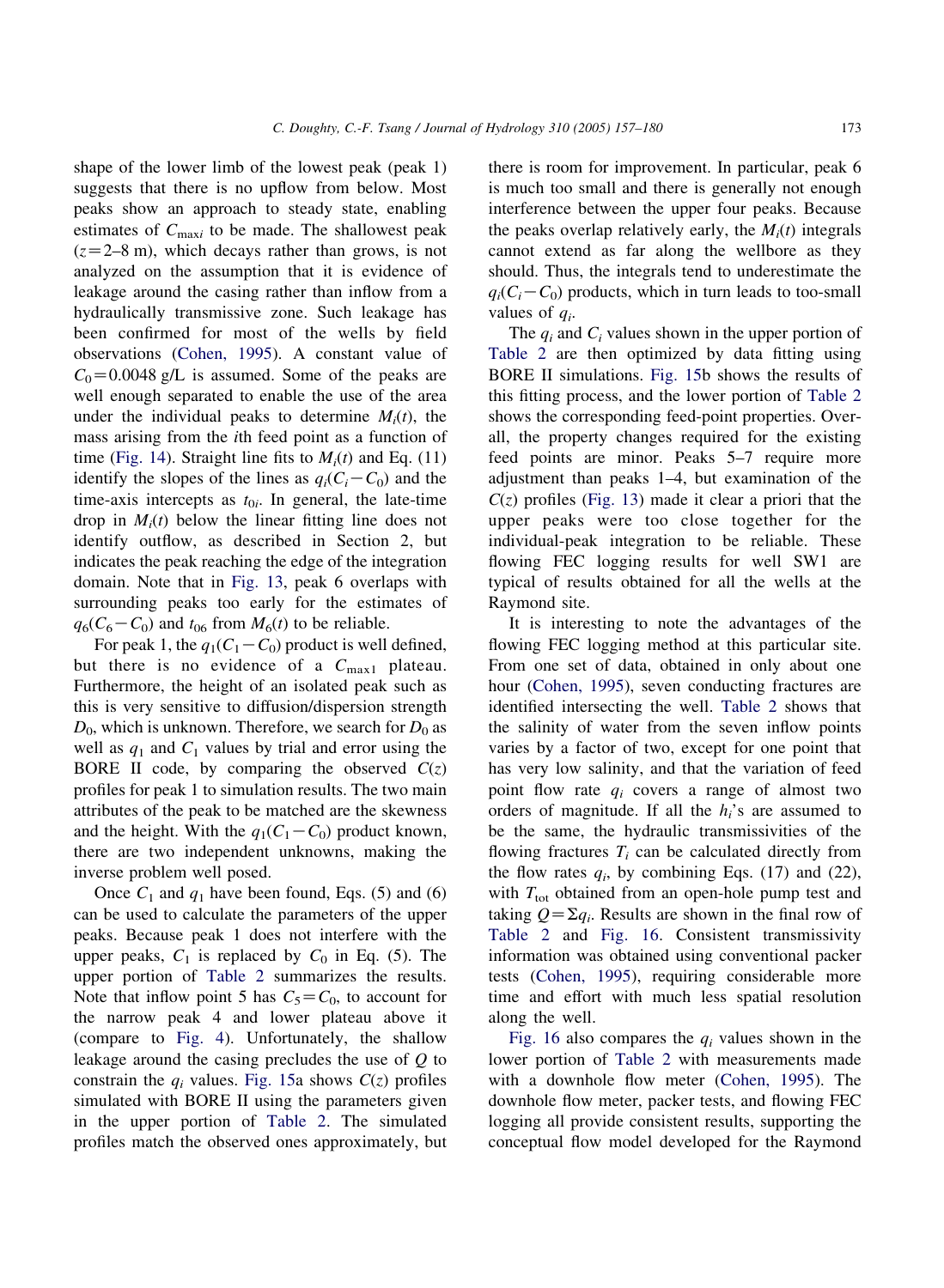<span id="page-17-0"></span>

Fig. 14. Mass integrals  $M_i(t)$  for the six concentration peaks shown in Fig. 13 and the linear fits used to determine  $q_i(C_i-C_0)$  (slope) and  $t_{0i}$ (time-axis intercept).

site of two sub-horizontal fracture zones (10–40 and 60–80 m depth) separated by lower permeability rock [\(Karasaki et al., 2000\)](#page-23-0). Note that the spatial resolution of the downhole flow meter varies greatly: the high-resolution series of measurements between depths of 20 and 30 m requires repeated deflation, movement, and re-inflation of the packers isolating the flow meter, whereas the low-resolution measurements for the 9–21 and 65–75 m depth intervals do a poor job of locating transmissive fractures.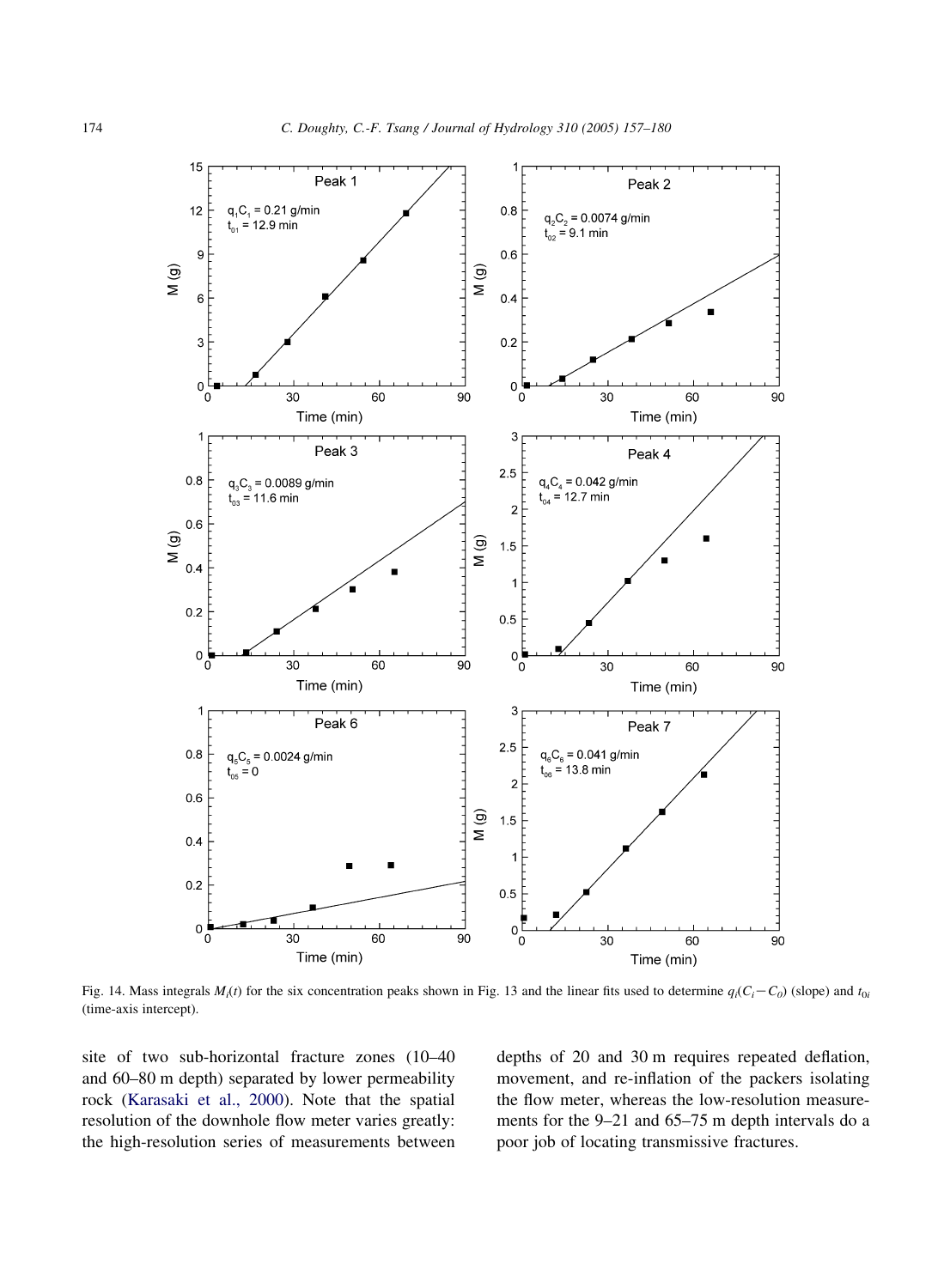<span id="page-18-0"></span>Table 2

Parameters estimated for Raymond well SW1 using analysis of concentration profile signatures (corresponding  $C(z)$  profiles are shown in [Fig. 15](#page-19-0)a) and trial and error BORE II analysis (corresponding  $C(z)$  profiles are shown in [Fig. 15b](#page-19-0))

|                       | Parameter                            | How determined                                                                                      | Feed point       |       |       |       |              |       |        |
|-----------------------|--------------------------------------|-----------------------------------------------------------------------------------------------------|------------------|-------|-------|-------|--------------|-------|--------|
|                       |                                      |                                                                                                     |                  | 2     | 3     | 4     | 5            | 6     | $\tau$ |
| Signature<br>analysis | z(m)                                 | Observed from early-time $C(z)$<br>profiles                                                         | 64               | 36    | 28    | 22    | 20           | 16    | 14     |
|                       | $q(C-C_0)$ (g/min)                   | Calculated from area under<br>early-time $C(z)$ peak                                                | 0.21             | 0.007 | 0.009 | 0.042 | $\mathbf{0}$ | 0.002 | 0.041  |
|                       | $C_{\text{max}}$ (g/L)               | Estimated from late-time $C(z)$<br>profiles                                                         | $0.11^a$         | 0.008 | 0.012 | 0.029 | 0.023        | 0.024 | 0.035  |
|                       | $q$ (L/min)                          | Calculated from current $C_{\text{max}}$ and<br>current and deeper $q(C - C_0)$ values<br>(Eq. (5)) | 2.1 <sup>a</sup> | 0.058 | 0.062 | 0.21  | 0.77         | 0.045 | 0.13   |
|                       | $C$ (g/L)                            | Calculated from $q(C - C_0)$ and q<br>values $(Eq. (6))$                                            | $0.11^{\rm a}$   | 0.13  | 0.15  | 0.21  | 0.005        | 0.059 | 0.32   |
| Bore II               | $q$ (L/min)                          | Trial and error                                                                                     | 2.1              | 0.058 | 0.070 | 0.25  | 0.60         | 0.057 | 0.20   |
| analysis              | $C$ (g/L)                            | Trial and error                                                                                     | 0.11             | 0.13  | 0.15  | 0.21  | 0.005        | 0.22  | 0.24   |
|                       | $T_i (10^{-6} \text{ m}^2/\text{s})$ | Proportional to $q_i$ if all $h_i$ assumed<br>to be the same <sup>b</sup>                           | 13               | 0.35  | 0.42  | 1.5   | 3.6          | 0.34  | 1.2    |

<sup>a</sup> Determined by trial and error using BORE II.

<sup>b</sup> Uses  $T_{\text{tot}} = 2 \times 10^{-5}$  m<sup>2</sup>/s obtained from an open-hole pump test ([Cohen, 1993\)](#page-22-0).

## 4.2. Colog field site

The flowing FEC logs shown in Fig 1 are proprietary and the site geologic information is not made known to us. Nevertheless they provide a good example of using the mass-integral method to identify the location and strength of an outflow point. The FEC logs are converted to concentration profiles using Eq. (A1). [Fig. 17](#page-19-0)a shows the  $C(z)$  profiles for a series of 12 times, and [Fig. 17b](#page-19-0) shows the corresponding  $M(t)$  integral for the entire wellbore section from  $z=146$  to  $z=226$  m. The first two points on the  $M(t)$  curve essentially represent the initial conditions, so they are not included in the early-time data fit to a straight line, which yields  $S_{\text{early}} = 0.081$  kg/h and  $t_0 = 0.22$  h. The initial deviation from linearity occurs at a time  $t=1.6$  h. According to [Fig. 17a](#page-19-0), the concentration front at this time is at a depth of  $z=212$  m, which is inferred to be the outflow-point location, denoted  $z_{\text{out}}$ . Fitting the subsequent data to a straight line yields  $S<sub>late</sub> = 0.059$  kg/h. Note that after a time of  $t=2.6$  h, the concentration profiles do not show complete peaks, so subsequent points are not included in the fit. Setting the  $C_{\text{max}}$  value at  $t=2.6$  h as 0.69 kg/  $m^3$  in Eq. (16), an outflow strength  $q_{\text{out}} = 0.029 \text{ m}^3/\text{h} =$ 0.49 L/min is obtained. An alternative procedure to determine  $q_{\text{out}}$ , which involves correcting the  $M(t)$ integral to account for the fact that the limits of integration do not include entire concentration peaks ([Tsang et al., 1990; Doughty and Tsang, 2002\)](#page-23-0), provides similar outflow strength.

Analysis of the remaining features of the  $C(z)$ profiles shown in [Fig. 1](#page-2-0) (multiple inflow points, including an inflow point with  $C = C_0$ , downflow out the bottom of the logged wellbore section, and a nonuniform initial condition), as well as a numerical analysis with BORE II, are presented elsewhere ([Doughty and Tsang, 2000](#page-23-0)).

#### 5. Summary and conclusions

Flowing FEC logging is a practical method for hydrologic characterization of individual fractures, fracture zones, or permeable layers intersecting a borehole. This paper explores the analysis of complex FEC logs to identify and interpret signatures of various flow conditions. This can greatly expedite setting up the numerical model of the borehole/fracture system used to simulate conductivity logging and provides a sound basis for development of an automatic inversion method. For each feed point along the borehole, location, flow rate, and (for inflow points) concentration or salinity must be determined. Inflow points generally produce distinctive signatures in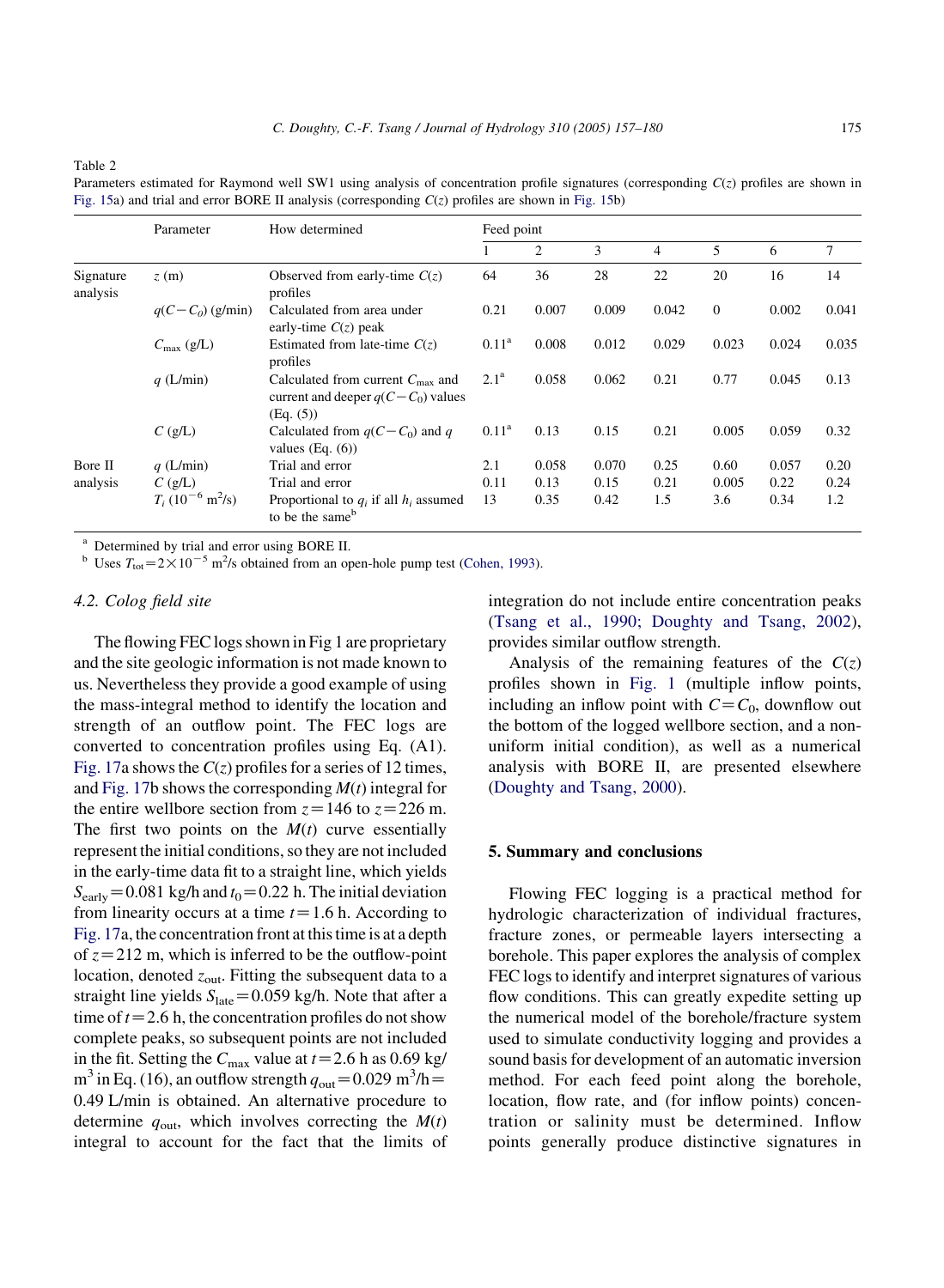<span id="page-19-0"></span>

Fig. 15. Comparison of observed and simulated concentration profiles for Raymond well SW1 for (a) the initial parameter set (upper portion of [Table 2](#page-18-0)), obtained by analysis of observed concentration profile signatures; and (b) the final parameter set (lower portion of [Table 2\)](#page-18-0), obtained by trial-and-error fitting with BORE II.



Fig. 16. Comparison of feed point flow rates  $q_i$  obtained with the flowing FEC logging method using BORE II and measurements from packer tests and a downhole flow meter ([Cohen, 1995\)](#page-22-0), for Raymond well SW1. The  $q_i$  values are normalized by  $Q = \sum q_i$ .



Fig. 17. Use of the mass-integral method to identify an outflow point: (a) observed  $C(z)$  profiles; and (b)  $M(t)$  integral along with linear fits to early and late points.

the concentration profiles  $C(z)$  obtained directly from the FEC logs for the range of conditions discussed in this paper. These are summarized in [Fig. 18](#page-20-0). Both early- and late-time  $C(z)$  profiles provide information on inflow points, and special conditions such as timevarying flow rate or concentration can be identified. In contrast, outflow points often do not manifest themselves clearly in  $C(z)$  profiles, requiring the massintegral analysis method described in this paper. In this method,  $C(z)$  profiles are integrated over the entire borehole length to produce the ion mass in place, or mass integral, at a given time,  $M(t)$ .  $M(t)$  is then plotted as a function of time, and the breaks in slope of  $M(t)$  are used to identify outflow points. This procedure is also illustrated in [Fig. 18.](#page-20-0)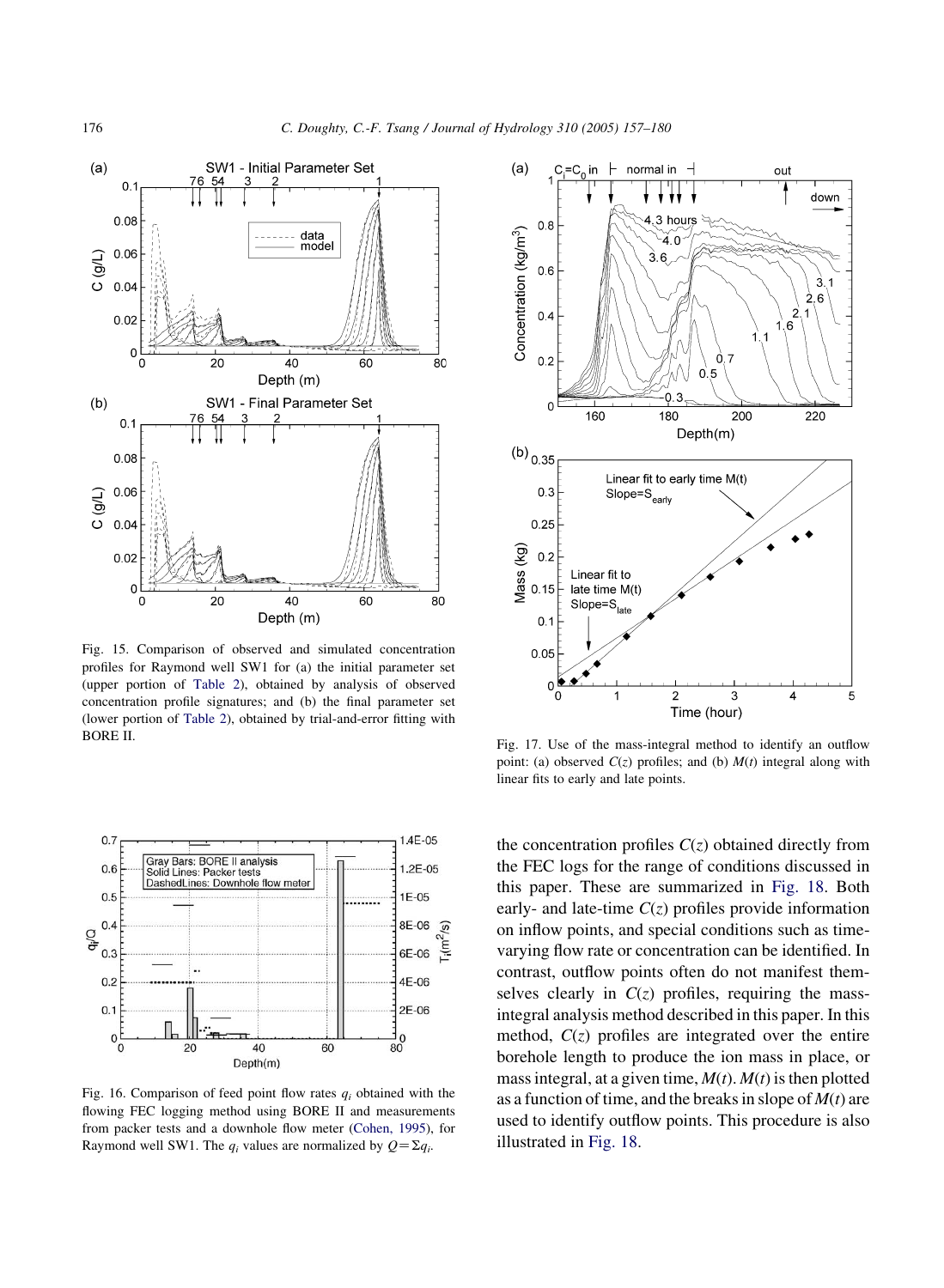<span id="page-20-0"></span>

Fig. 18. Overview of the  $C(z)$  and  $M(t)$  signatures discussed in this paper, along with the section number where each is presented.

An understanding of the signatures produced by various flow conditions leads to the following recommendations concerning the operation and analysis of flowing FEC logging:

- 1. Start logging as soon as possible after de-ionized water is emplaced so that the first flow logs show individual peaks that do not interfere with one another, thus enabling peak locations and the area under individual peaks to be unambiguously determined.
- 2. If possible, continue logging long enough for steady-state conditions to develop. Concentration plateaus for isolated peaks  $(C_{\text{mid}})$  and interfering peaks  $(C_{\text{max}})$  may be used with mixing rules to determine individual feed-point flow rates and concentrations.
- 3. Repeat logging several times with one or two other pumping rates (e.g. half and double the original

pumping rate). The manner in which FEC peaks change with Q provides information not only on the flow rate of the feed points, but on the hydraulic transmissivity and far-field pressure head conditions of the fractures or permeable layers.

- 4. Packing off the bottom of the wellbore interval being studied (i.e. eliminating the possibility of upflow from below) is recommended if it is a practical field operation. Knowing upflow is zero reduces uncertainty for most analyses ([Fig. 3d](#page-7-0) illustrates one exception). In particular, if upflow is large compared to  $q_i$ , translation of peaks is dominated by upflow and it becomes difficult to individually determine the  $q_i$  and  $C_i$  for a given  $q_i(C_i-C_0)$  product.
- 5. For the analysis of horizontal flow, the initial series of logging runs should be done with as low a pumping rate as possible (or zero rate), to enable visual identification of the non-skewed peaks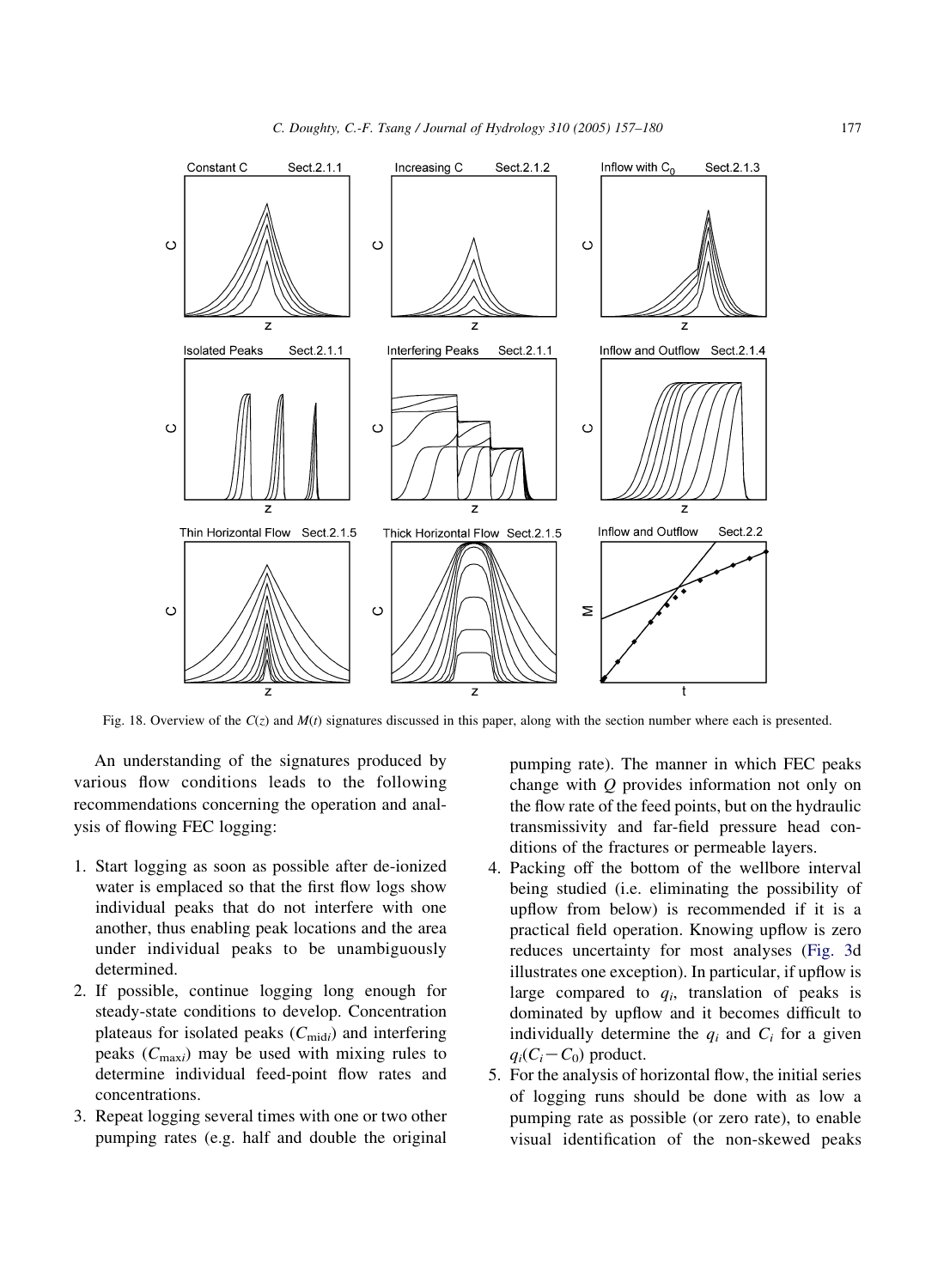indicating horizontal flow  $Q_0$ . Subsequent logging with a relatively large pumping rate (at least  $2Q_0$ ) encourages a  $C_{\text{max}}$  plateau to develop, which in turn enables an improved estimate of  $Q_0$  to be made. Comparison to the [Drost et al. \(1968\)](#page-23-0) analytical solution (for thick layers) or BORE II results (for thin layers or individual fractures) can further constrain  $Q_0$ .

6. In order to create a successful automated inverse method for systems including both inflow and outflow feed points, it should be beneficial to minimize not only the misfit between modeled and observed FEC logs (or equivalently,  $C(z)$  profiles) but also the misfit between the modeled and observed mass integral  $M(t)$  curves.

The recommended procedure for the analysis of flowing FEC logs involves first studying inflow points with  $C(z)$ , using the area under individual peaks and plateau concentrations. Next, outflow points are investigated by calculating  $M(t)$  over the entire profile and examining the breaks in slope. Then, logs with different pumping rates can be used to infer more about feed-point properties. All of these steps are carried out in conjunction with numerical simulations using BORE II, which is also used to optimize or refine the feed-point flow rates and salinities. For convenience in field applications, the above procedure has also been formulated in flow chart form, providing step-by-step guidelines for the analysis of flowing FEC logs ([Doughty and Tsang, 2002\)](#page-23-0).

Finally, properties inferred from flowing FEC logging should be evaluated in the context of other geological, hydrological, geophysical, and geochemical analyses available for the site. Such systematic studies of flowing FEC logs not only yield parameter values for hydraulic properties of fractures or permeable layers, but also provide insight into flow and transport processes occurring at the site.

#### Acknowledgements

Discussions with Stratis Vomvoris of NAGRA, Switzerland, at the initial stage of this work were appreciated. We thank him and Kenzi Karasaki and Rob Trautz of Lawrence Berkeley National Laboratory (LBNL) for carefully reviewing this paper. Additionally, anonymous reviewers provided comments that greatly improved the paper. We are also grateful to K. Karasaki of LBNL and G. Bauer of Colog, Inc., for making their sample data sets available to us. This work was jointly supported by the Underground Injection Control Program, Office of Ground Water and Drinking Water, US. Environmental Protection Agency and by the Japan Nuclear Cycle Research Institute (JNC) under a binational agreement between JNC and US, Department of Energy (DOE), Office of Environmental Management, Office of Science and Technology, under DOE contract DE-AC03-76SF00098.

#### Appendix A. Governing equations

The principal equation governing wellbore FEC variation during flowing FEC logging is the onedimensional advection-dispersion equation for the transport of mass (or ion concentration) in the wellbore. However, additional consideration must be given to the determination of FEC as a function of ion concentration and the temperature dependence of FEC.

#### A.1. FEC as a function of concentration

The relationship between ion concentration and FEC is reviewed, for example, by [Shedlovsky and](#page-23-0) [Shedlovsky \(1971\)](#page-23-0), who give graphs and tables relating these two quantities. [Hale and Tsang \(1988\)](#page-23-0) made a sample fit for the case of NaCl solution at low concentrations and obtained

$$
FEC = 1,870 C - 40 C2,
$$
 (A1)

where C is ion concentration in kg/m<sup>3</sup> ( $\approx$  g/L) and FEC is in  $\mu$ S/cm at 20 °C. The expression is accurate for a range of C up to  $\sim 6$  kg/m<sup>3</sup> and FEC up to  $11,000 \mu$ S/cm. The quadratic term can be dropped for values of C up to  $\sim$  4 kg/m<sup>3</sup> and FEC up to  $7,000 \mu$ S/cm, in which case the error will be less than 10%.

Fracture fluids typically contain a variety of ions, the most common being  $Na^+$ ,  $Ca^{2+}$ ,  $Mg^{2+}$ ,  $Cl^-$ ,  $SO_4^{2-}$ , and HCO<sub>3</sub>. If a hydrochemical analysis has been completed, various methods are available for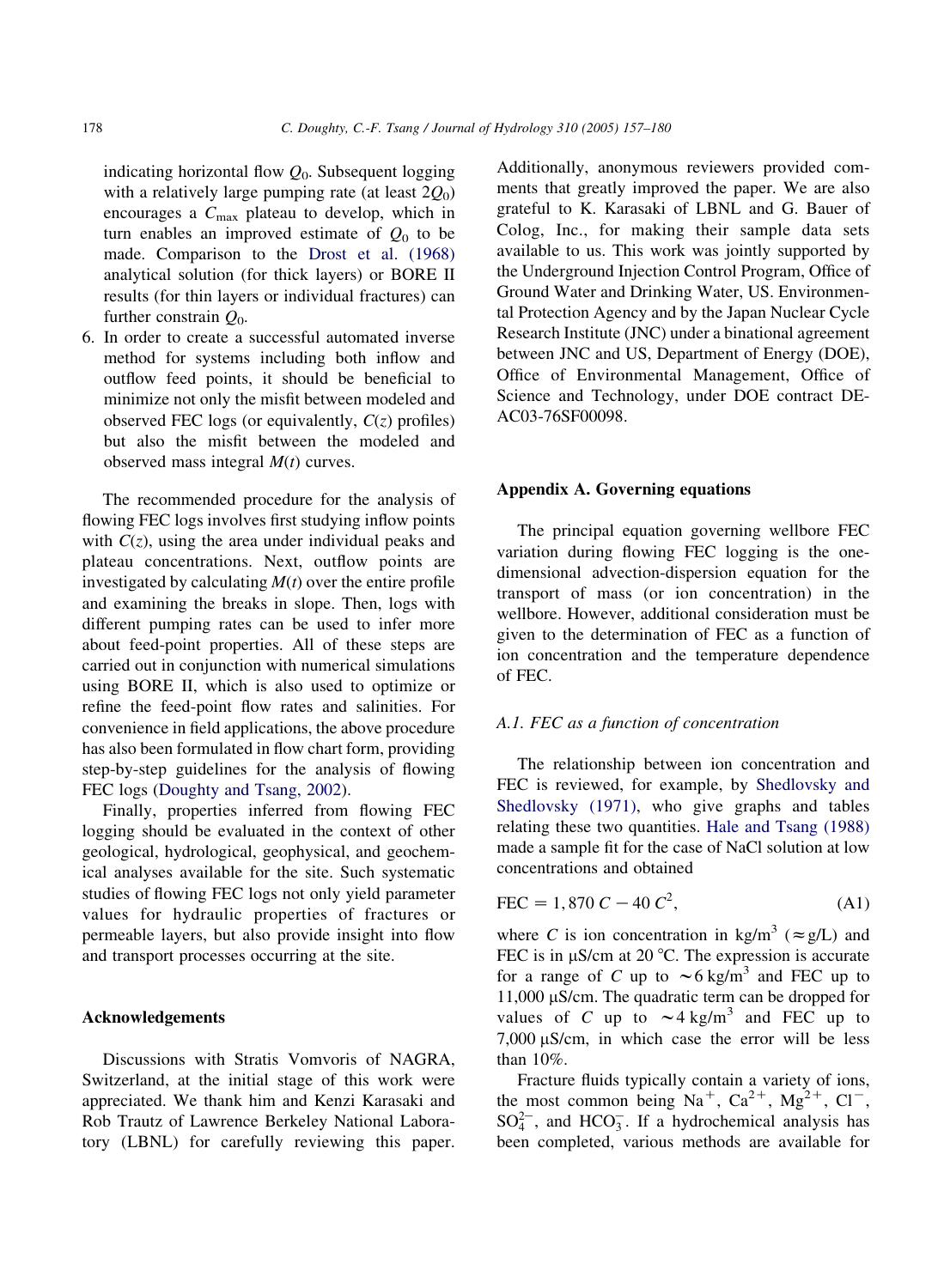<span id="page-22-0"></span>computing an equivalent NaCl concentration for other ions. [Schlumberger \(1984\)](#page-23-0) presents charts of multiplicative factors that convert various solutes to equivalent NaCl concentrations with respect to their effect on FEC.

#### A.2. Temperature dependence of FEC

In the present work, calculations are made assuming a uniform temperature of  $20^{\circ}$ C throughout the wellbore. Actual wellbore temperatures generally vary with depth, so temperature corrections must be applied to field FEC data to obtain values at a constant temperature for comparison with model output.

The effect of temperature  $T$  on FEC can be accounted for using the following equation ([Schlum](#page-23-0)[berger, 1984\)](#page-23-0), which provides the equivalent FEC values at 20 $\degree$ C:

$$
\text{FEC}(20 \text{ °C}) = \frac{\text{FEC}(T)}{1 + S(T - 20 \text{ °C})},\tag{A2}
$$

where  $S=0.024 \text{ °C}^{-1}$ . Typical FEC logging tools measure T and FEC at each depth, making application of Eq. (A2) straightforward.

#### A.3. Advection–dispersion equation

The advection–dispersion equation describes the evolution of ion concentration as a function of space and time in a wellbore containing multiple feed points, given the pumping rate of the well, the inflow or outflow rate of each feed point, its location, and, for inflow points, its ion concentration. Fluid flow is assumed to be steady, with transport occurring by longitudinal advection and dispersion along the wellbore and instantaneous mixing of feed-point fluid in the plane of the wellbore cross section. These assumptions allow use of a one-dimensional model; the differential equation for mass or solute transport in a wellbore is:

$$
\frac{\partial}{\partial z} \left( D_o \frac{\partial C}{\partial z} \right) - \frac{\partial}{\partial z} (Cv) + S = \frac{\partial C}{\partial t}, \tag{A3}
$$

where  $z$  is depth,  $t$  is time, and  $C$  is ion concentration. The first term is the dispersion term, with  $D_0$  the dispersion coefficient in  $m^2/s$ , the second term is the advective term, with  $v$  the fluid velocity in m/s, and  $S$  is the source term in kg/m<sup>3</sup> s. The coefficient  $D_0$ includes contributions from molecular diffusion and dispersive mixing of wellbore fluid. The movement of the electric conductivity logging tool up and down the wellbore greatly enhances the longitudinal dispersion coefficient  $D_0$  over the value for still water. This onedimensional partial differential equation is solved numerically using the finite-difference method, with upstream weighting applied in the advective term. The following initial and boundary conditions are specified:

$$
C(z, 0) = C_0(z),
$$
  
\n
$$
C(z_{\min}, t) = C_0(z_{\min})
$$
 for flow into the wellbore  
\nfrom above,

$$
C(z_{\text{max}}, t) = C_0(z_{\text{max}})
$$
 for flow into the well  
 bore  
from below,

$$
D_0 = 0 \text{ for } z < z_{\text{min}} \text{ and } z > z_{\text{max}},\tag{A4}
$$

where  $z_{\text{min}}$  and  $z_{\text{max}}$  are the upper and lower limits of the wellbore interval being studied. The first condition allows for the specification of initial ion concentrations in the wellbore. In this paper, we consider  $C_0$  a constant independent of Z. The second and third conditions allow for advective flow of ions into the wellbore interval from above and below. The final condition ensures that diffusion and dispersion do not take place across the boundaries of the wellbore interval. In general, advection will be the dominant process at the boundaries. If diffusion or dispersion is dominant for a particular problem, the boundaries should be extended to prevent improper trapping of electrolyte.

#### References

- Aquilina, L., Eberschweiler, C., Perrin, J., 1996. Comparison of hydrogeochemical logging of drilling fluid during coring with the results from geophysical logging and hydraulic testing: Example of the Morte-Mérie scientific borehole, Ardèche-France, Deep Geology of France Programme. J. Hydrol. 185, 1–21.
- Bauer, G.D., LoCoco, J.J., 1996. Hydrogeophysics determines aquifer characteristics. Int. Ground Water Technol. August/- September, 12–16.
- Cohen, A.J.B., 1993. Hydrogeologic characterization of a fractured granitic rock aquifer, Raymond, California, MSc Thesis, University of California, Berkeley, 97 pp.
- Cohen, A.J.B., 1995. Hydrogeologic characterization of fractured rock formations: A guide for groundwater remediators, Rep.